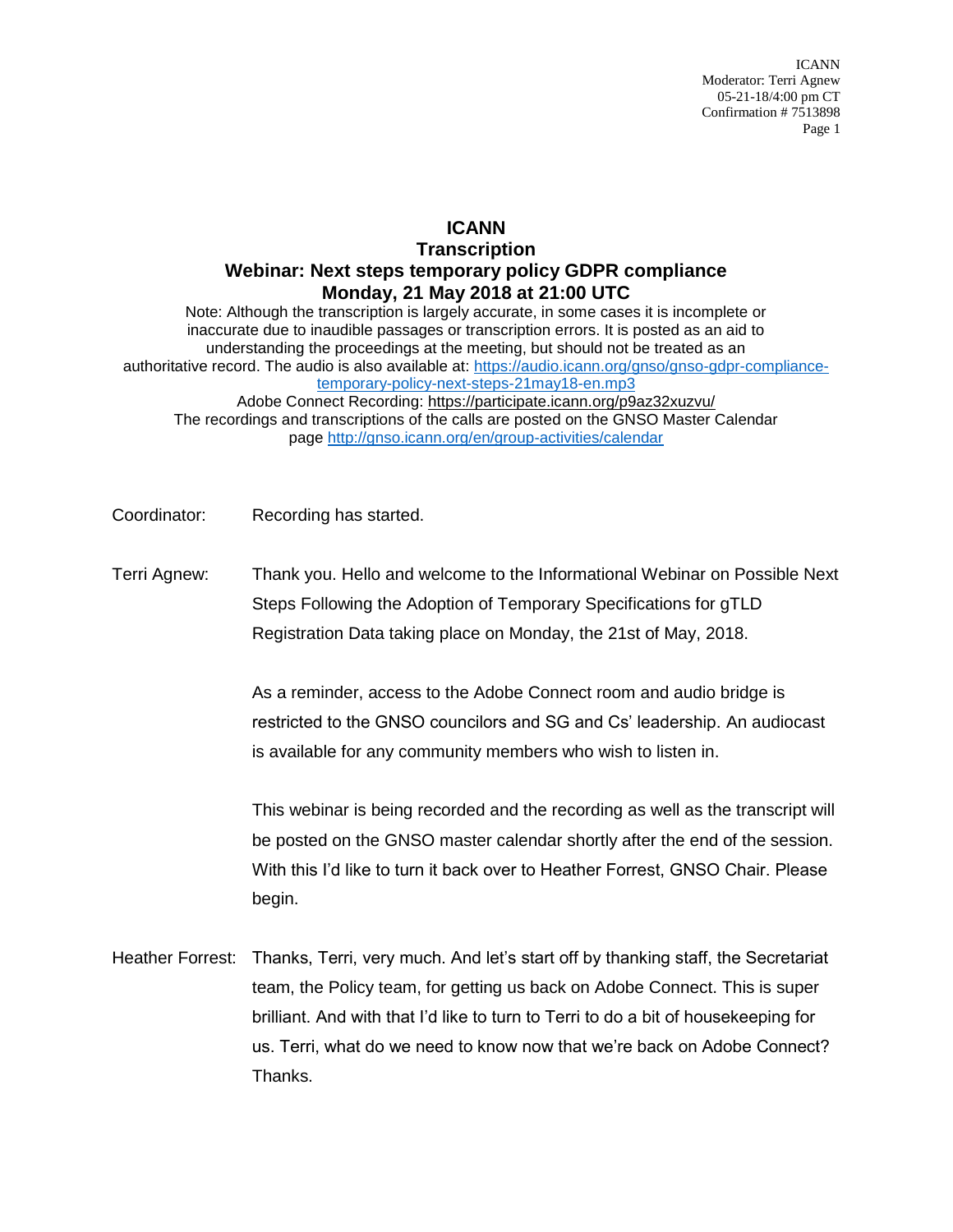- Terri Agnew: Certainly. And just as a quick reminder, the housekeeping was this is only for GNSO councilors and SG and C leadership. And an audiocast is available for other members of the community who wish to listen in. As a reminder, if you're on the telephone, if mute is not available you can press star 6 to mute, pressing star 6 a second time will unmute your line. If you've activated your microphone on Adobe Connect, if not speaking, please remember to mute your microphone. Thank you, Heather, back over to you.
- Heather Forrest: Thanks, Terri, that's fabulous. Much appreciated. So thanks very much to everyone. This is our webinar on the topic of next steps. What I propose that we do - we have a bit of background and explanation but before we get to that, let's look at our agenda slide, and I control the slides so bear with me as I work through the slides. So here are the things that we'd like to cover today.

As I say, we'll start with a bit of background essentially just the context of how we got to where we are today, then quite logically what it is that we want to do today, why we're here. We'll move onto what I hope will be the bulk of our time today, we do have 90 minutes scheduled in discussing immediate next steps and then a number of questions that come out of those next steps.

You'll see we've included some reference material in the back of this slide deck. That is in large part drawn from the briefing document that was circulated at the time that we sent around the invitation for this webinar so this is not information that you haven't seen before but it's helpful just to have that to hand I think as we - as we work through today's discussion. And we also have in the background the briefing document to put up into Adobe Connect if that's helpful at any point during today's discussion. So that's what we have to start with.

And let's then turn to background as a context-setting for our discussions today. You may recall that this essentially kicked off, if that's the right way to describe it, on the 11th of April when we received an invitation to have a chat with a group of Board members, in particular it was the Board members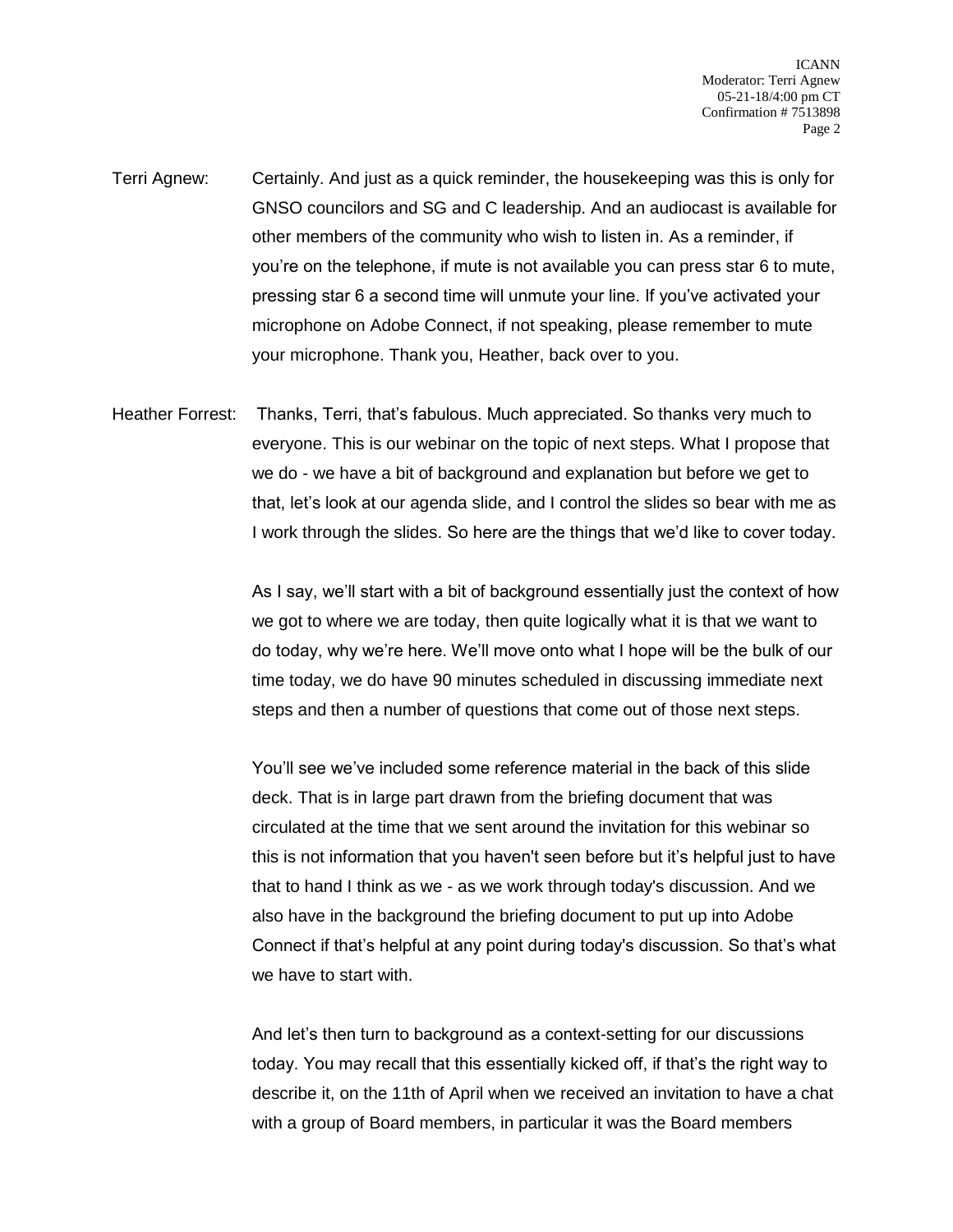connected to the GNSO, and the Board Chair and Vice Chair and CEO of ICANN Org. That was the Council leadership team and the RDS PDP leadership team.

Just a small group at that point in that discussion to get a sense for what it was that the Board wanted to speak to us about. That was a very early exchange of ideas about the potential impact of GDPR on our ongoing RDS PDP, what GDPR might do to the work of that ongoing PDP, which of course now has suspended its work in view of all of the things that we're talking about today and have been talking about in the weeks since the 11th of April.

We discovered in that discussion perhaps discovered is the wrong word, but had a better sense from the Board that the Board was considering adopting a temporary spot of policy or a specification. The origin of that as an action by the Board is the Registrar Accreditation Agreement, the RAA. It was presented to us at that point as we reported back to you in our briefing note, which came out the Friday after on the 14th, that that was one option that was being explored. It appeared at the time to be, if you like, a favored or a preferred option but we did have a bit of a discussion around what other options might be available.

You may recall seeing our briefing note that went out to Council, as I say, a few days later prepared by RDS leadership and Council leadership, Donna, Rafik and myself, and the briefing note then provided a background for discussion that happened in the Council meeting in April, which took place on the 26th.

Of course since April between our April meeting and our May meeting, our May meeting of course at the end of this week on Thursday on the 24th of May, we had - have had a number of things take place, not least of which the Board workshop in Vancouver and the Board on the 17th of this month enacting a temporary specification.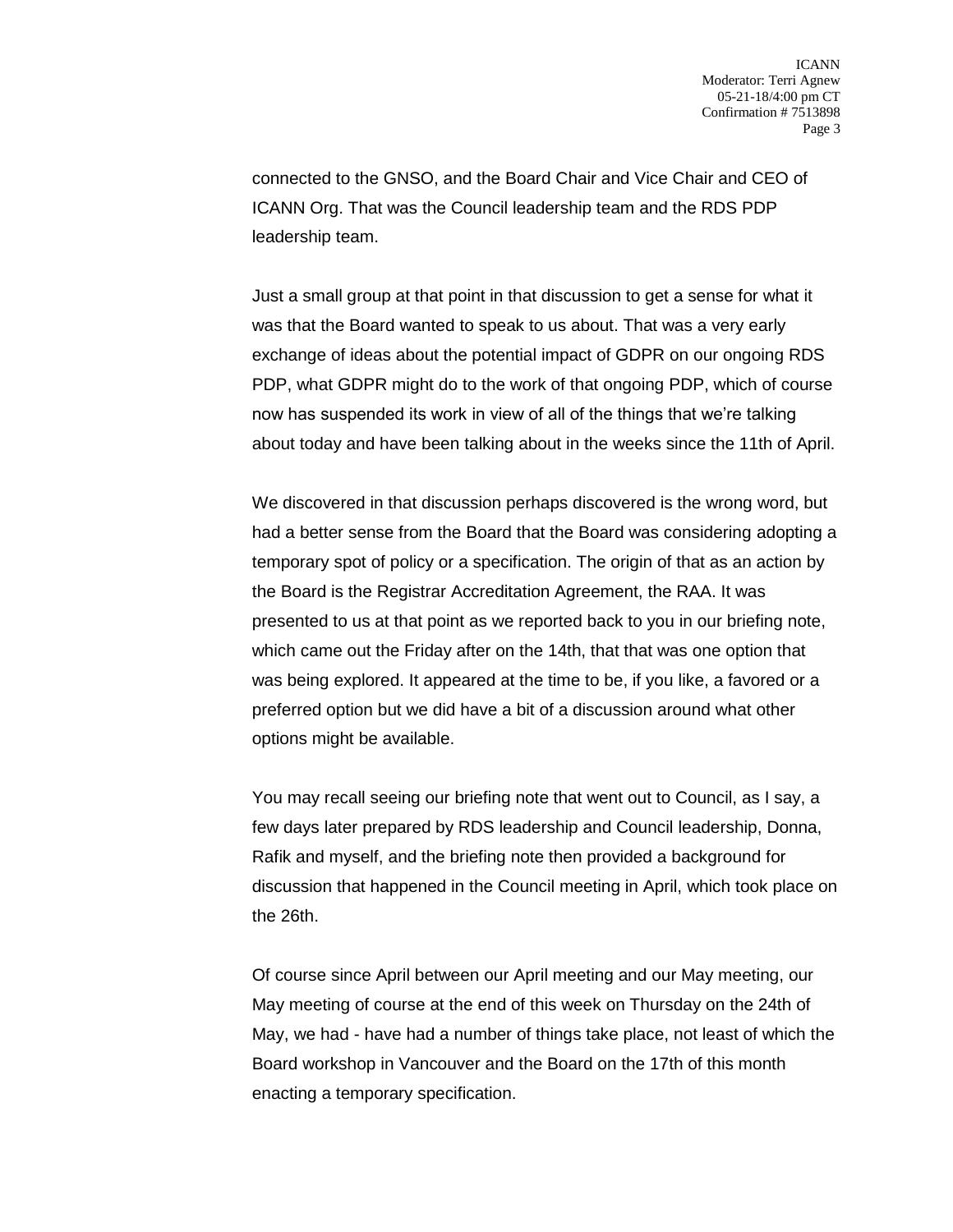And the question at this stage is, what do we do now? What is our responsibility under the bylaws? And what is it that we want to do in response to those? So with that as background, let me turn us to where, let's say, where we are today and why we wanted to have this call. And at that point as well I'd like to open the floor to, you know, first of all Donna and Rafik, so that they make sure that I've said all the things that we wanted to say, and then start to open this for questions.

As I say, the primary driver today is just to get this background material out of the way and turn the floor open to discussions. The intention is that this be a Q&A type thing. So you see here that what we think is appropriate to happen next is to get everyone on the same page in order to figure out what our next steps are, we need to have a common understanding of what the options are, let's say, to us as the GNSO Council.

The rationale for - and I see Susan's note and I'm going to ask Terri just very quickly - Terri, can I ask you for an audio check? Do you think it's on Susan's end or my end? Nathalie and Marika are…

((Crosstalk))

- Terri Agnew: Heather, this is Terri. You're coming across great for me, all clear and it has not cut out as of yet.
- Heather Forrest: Super, okay all right very good. And don't hesitate to ping me if it I see everybody saying, "Fine," so that's great but don't hesitate to ping me if it drops. So Susan, we'll figure out your - am I loud? Michele, I'm sorry, it's 6:00 am, I don't know how I can be loud. You had to turn down the volume. Sorry, Michele. I'll move the phone away from me.

All right, let's see, back to business, right. It could be your headphones, very good, Michele. All right. So just so we're very, very clear, I don't want this to be any misconception as to, you know, how we've structured the call today.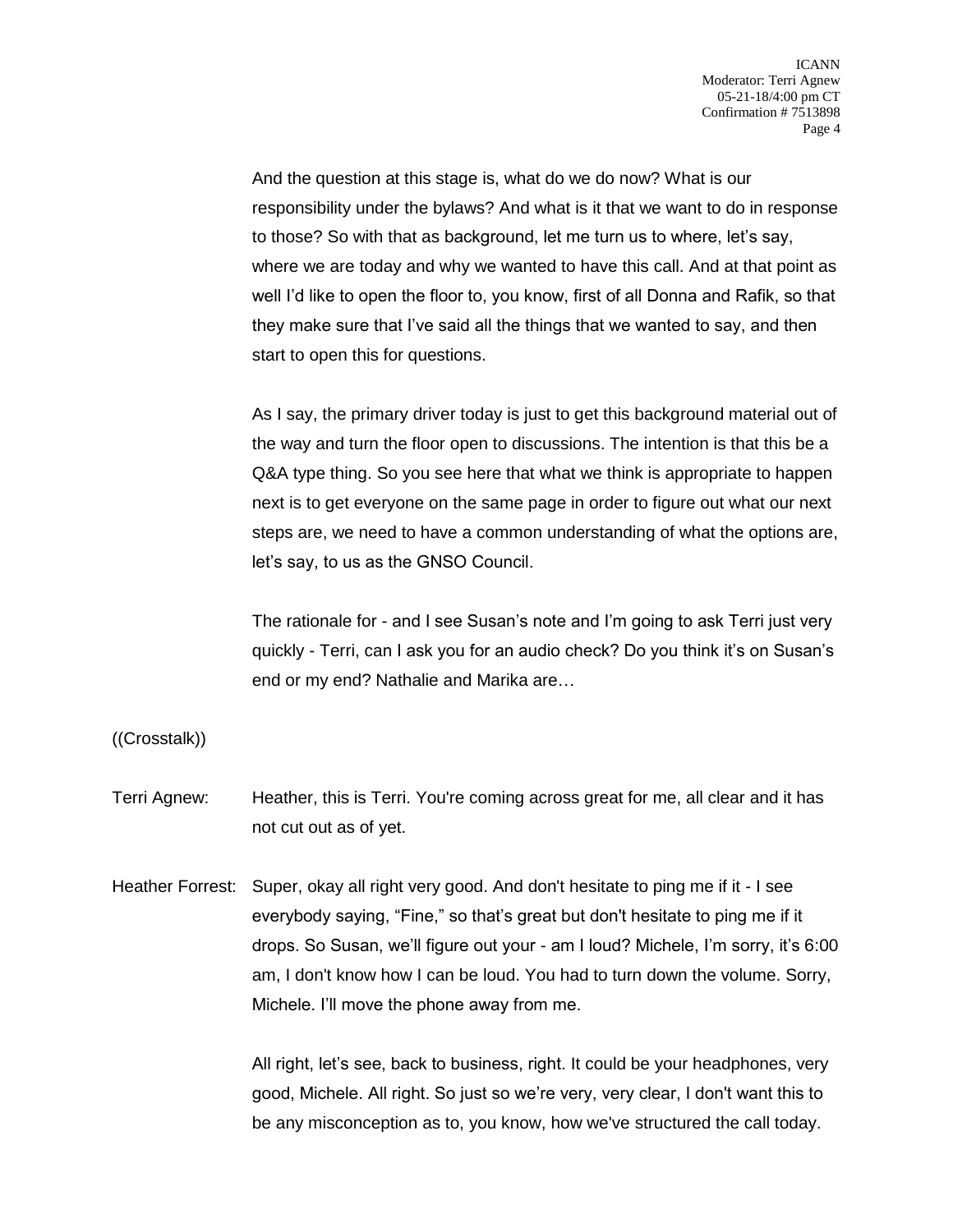We're very keen to get information from the SGs and Cs and we're conscious of the fact that there was a very narrow time period as we were let's say thinking about developing this webinar.

We looked at the sequence of events in May, we saw, you know, Board workshop followed by GDD, followed by Council meeting. And not a whole lot of time between let's say where we knew discussions would happen within the community and the Board about RDS and GDPR and next steps and the Council meeting of May 24. And we thought it would be helpful to get everyone together and not just councilors but get together the leadership, you know, get together the SGs and Cs but in particular try and channel that feedback from SGs and Cs through leadership.

The intention here is very much to engage the SGs and Cs. Our concern was if we had an open - a fully open webinar that we would risk not having all voices heard and so hence, you know, it's the effort here is not to exclude anyone, the effort here is to be as inclusive as possible, hence we've got the audiocast open as we normally would for a Council meeting. We've invited councilors and have a number of councilors here today. So if you like this is in prep for the discussion that we have to follow this Thursday and then what comes from now, so this is preparatory for all of us, if you like. And I'll turn to that sort of immediate next steps in the next slide. But that's a bit of background and explanation as to why we've structured the call the way that we have.

The other very key point to say right from the outset is that the purpose of today is to talk about the process, the procedure that we have at our disposal via the Bylaws, via the Working Group Guidelines, and related documents. We're not here to talk substance. I know that this is a topic about which there are very passionately held views and we have a number of experts on the Council, folks who have lived, breathed and died this issue a number of times over. And I'm very keen to keep us on process.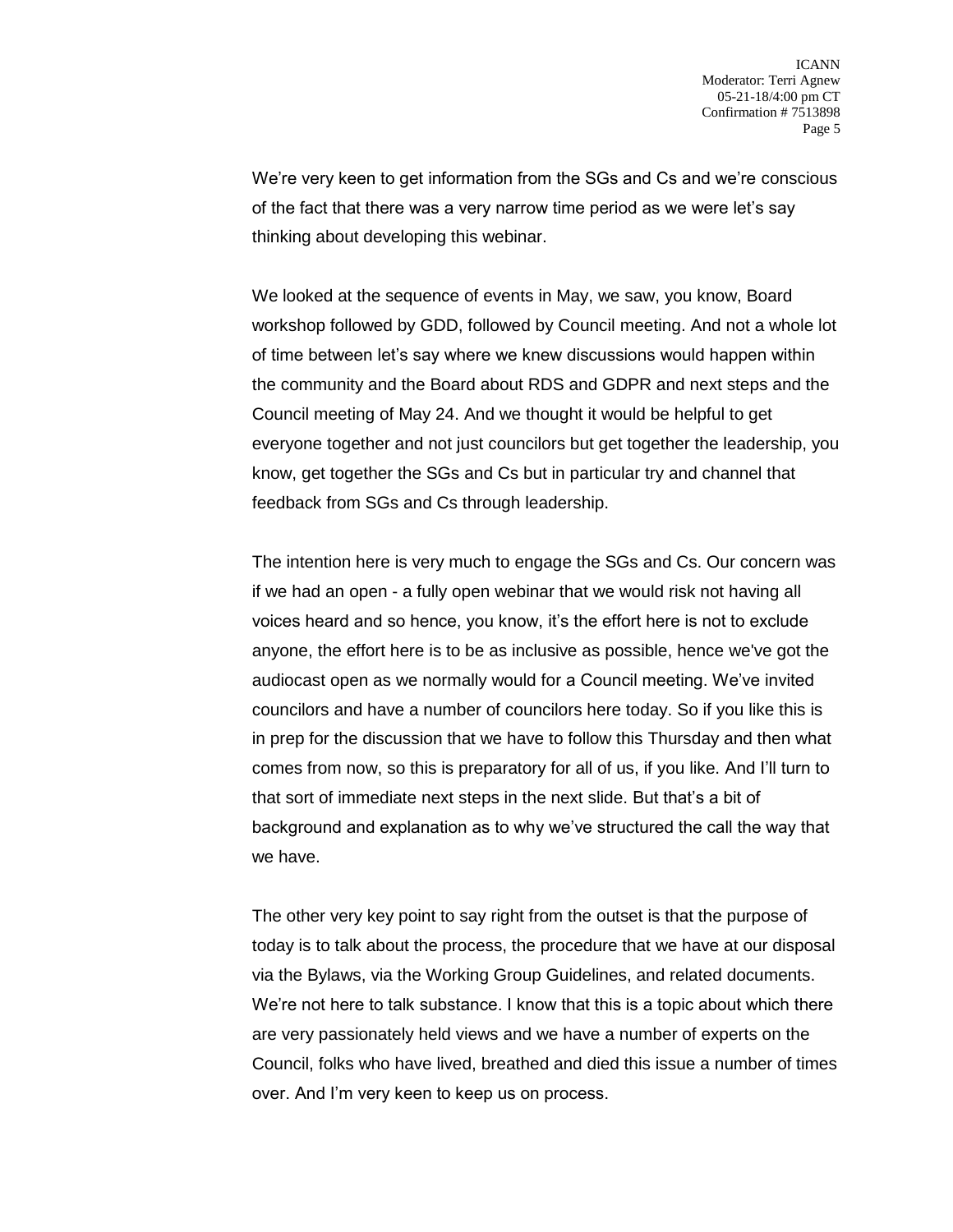I know that there are times that process breeds into substance, but it's going to be, let's say, my job to try us and keep us on track so please forgive me in advance if I let's say, interrupt an intervention to try and get us back on the track of the process. We have a number of procedural steps that have to be followed or decided upon, if you like, and then followed and that's really what we're here to talk about today. So as I say, forgive me in advance if I interrupt you to try and bring you back on track of process.

There will be time - I wish I could say ample time - but there will be time to talk substance, but that's not today's call and of course at the time that we talk substance we want to make sure that we have all the folks in the room that we feel are appropriate to be able to do that.

So with that as background, we see here again a reiteration, right, the Board adopted that temporary specification on the 17th of May. What that does in essence, right, the heart of why we're here now, that started a 365-day clock for the GNSO to complete a PDP. That PDP has a very limited scope. The scope in essence, as we understand it, and this is one of the things that we need to discuss, is to confirm whether that temporary specification becomes a consensus policy; in essence, what happens after that 365-day run lapses.

Now Council is the manager of the PDP and so Council then is ultimately responsible for setting it up, we'll speak to that in a moment, managing it and oversight, so a number of the questions that we have in today's webinar to discuss is effectively how; what is the vehicle to get us to the end of that temporary specification and in the - be in a position to have operative policy after it expires.

As to the scope, I've said in speaking about scope, we have a degree of uncertainty here and the reason for that is let's say multifold. First of all, we need to better understand from the Board as you know we have a temporary specification but let's say what the PDP looks like specifically and what the PDP does is a matter of let's say wordsmithing and refinement.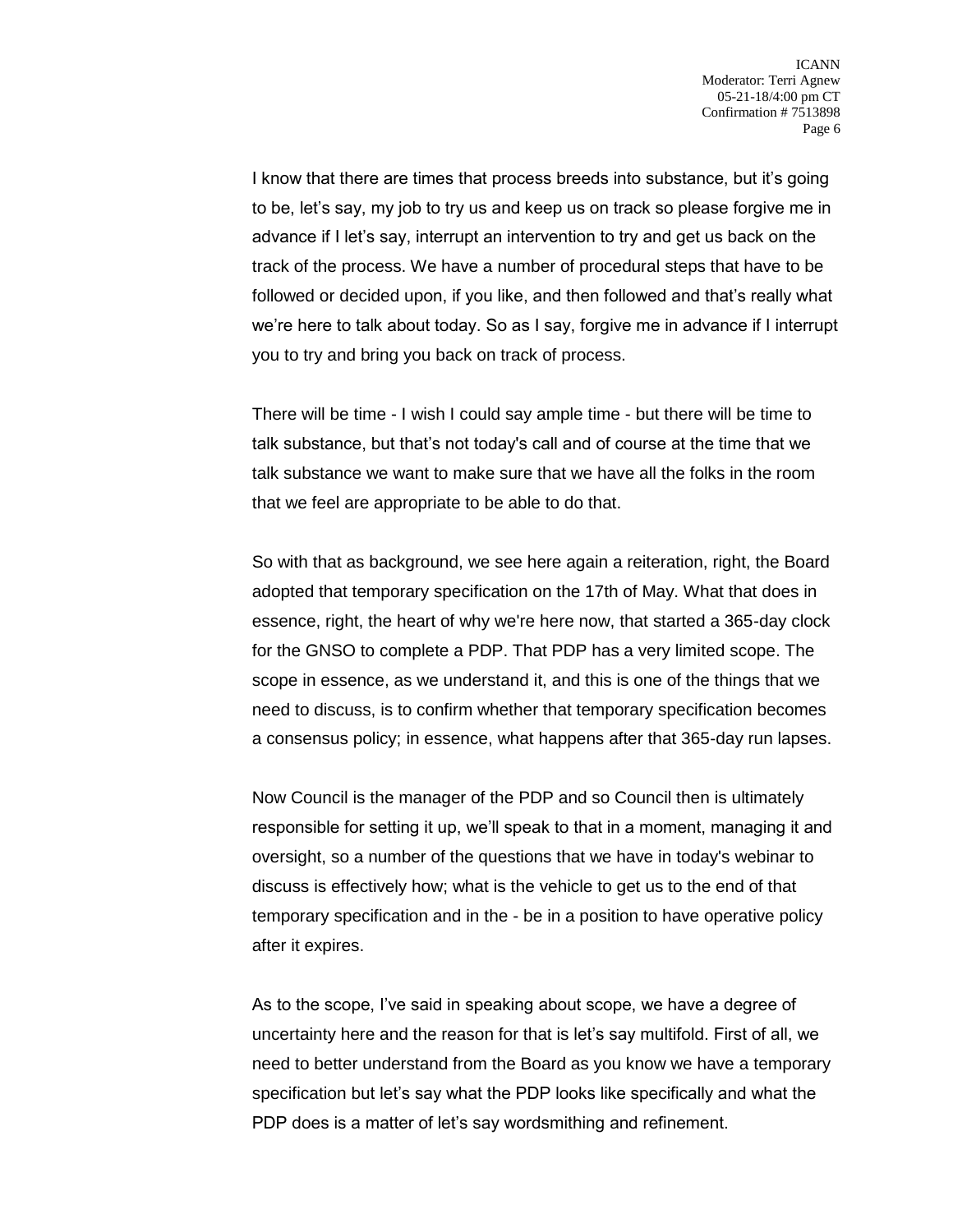We need some follow up communication with the Board that's foreshadowed in the Board's latest communications to really refine that scope, refine timing and the various procedural requirements we're talking about today. In essence, the logic behind having this webinar and the discussions that we'll have on Thursday in the GNSO Council meeting, are to prep ourselves for that discussion with the Board, that really is a next step.

Another reason for why the scope is unclear is there is discussion you know, in the last few weeks about the possibility of changes to the temporary spec along the course of its lifetime and we don't necessarily know what that does for any efforts that we put into place in response to it. So that means then that we might think right from the very beginning about that possibility and how we want to manage it going forward for example, building some sort of - building some sort of flexibility into the charter right from the beginning for dealing with that.

Donna, please go right ahead.

Donna Austin: Yes thanks, Heather. Donna Austin. So just as a point about, you know, the flexibility in the event that the temporary policy or spec changes at any point in time, just for those on the call that may not understand this, but there's a 365-day clock. The Board has to reconfirm this policy or specification every 90 days so, you know, they get - I'm not going to do the math because I'll get it wrong so I think they get four opportunities to reconfirm the policy. But once that 12-month mark hits, that's it.

> What is - what we're unsure about, and this goes to Heather's point about we need to have a conversation with the Board, in a webinar that took place I think last Monday, I specifically asked on Jeffrey whether you know, when they reconfirm on that 90-day basis, whether, you know, they would do some evaluation about the spec along the way and then maybe there's an adjustment made at that 90-day mark. John seemed to suggest that that was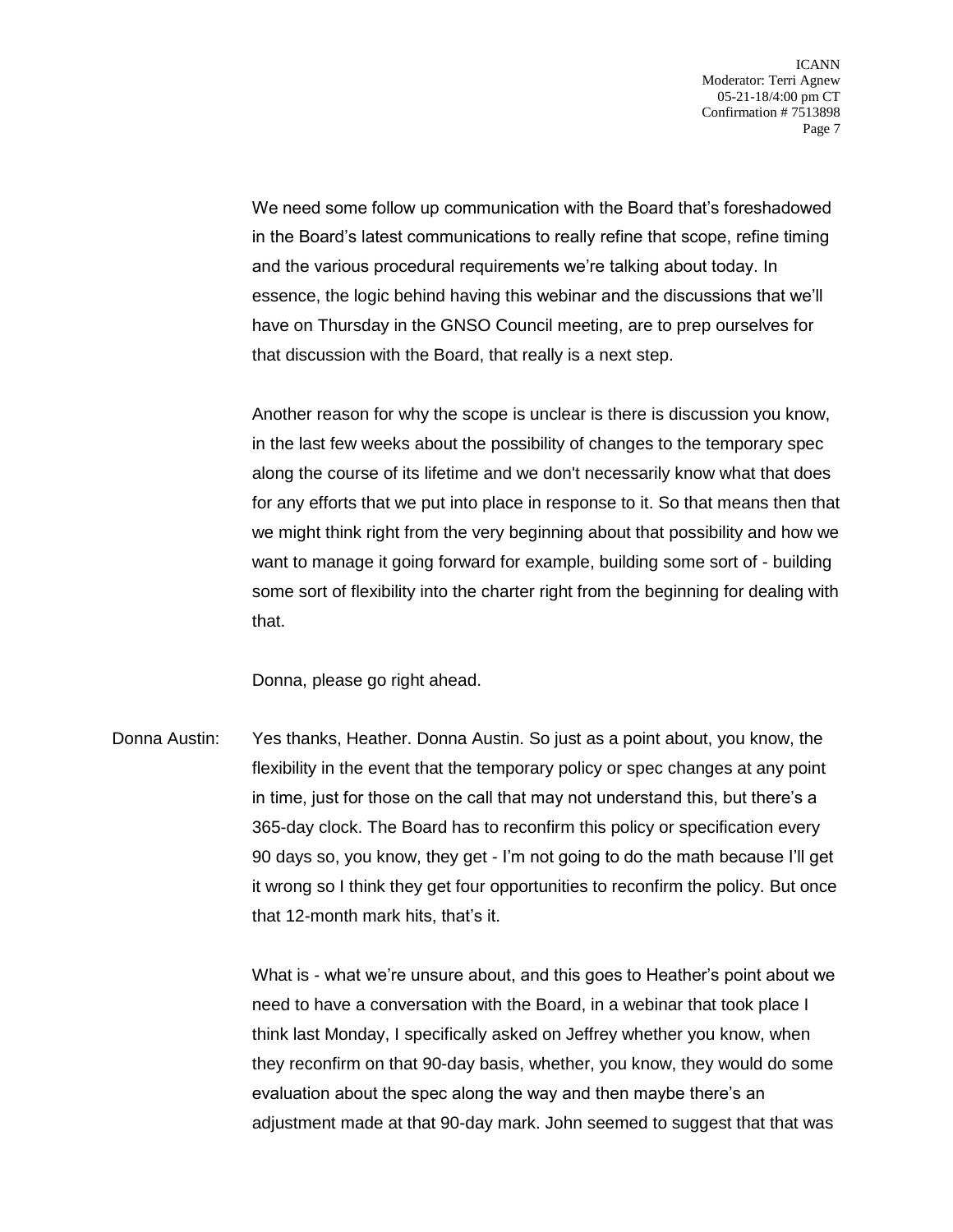a possibility but we need to confirm that with the Board because I know that there are others that have the opinion on that 90-day mark all they can do is reconfirm the actual temporary policy that they have approved.

So you know, that's just an example of some of the challenges that we know are out there and some of the things that we need some clarity around. Thanks, Heather.

Heather Forrest: Thanks, Donna, very much. Perfect timing and super helpful. Look, as you can see from the final point here on the slide, with all of this as background, there are a number of things that we need to do. Now when we initially set up this webinar, we were somewhat anticipating, hoping, I'm not sure what the right word is here, that this webinar would come before the temporary specification but that let's say the timing is what it is. We're not so much at preparatory work anymore; we're now at, you know, at actioning work.

> So the discussion that we have today, let's say, will set us down a path that we hope will end us at that 365-day mark that Donna's described and have us with operative policy at the end so that is the ultimate goal.

Good opportunity for me to stop and check in with Donna and Rafik, make sure that any points that I may have missed or that they want to make get captured, and before we turn to immediate next steps, ask for any questions from anyone out there.

- Donna Austin: Nothing from me at this point, Heather, thanks.
- Heather Forrest: Great. Thanks, Donna. Just check in with Rafik.

Rafik Dammak: Same, nothing for me. I think it's all covered.

Heather Forrest: Great. Thanks, Rafik. And Michele, over to you.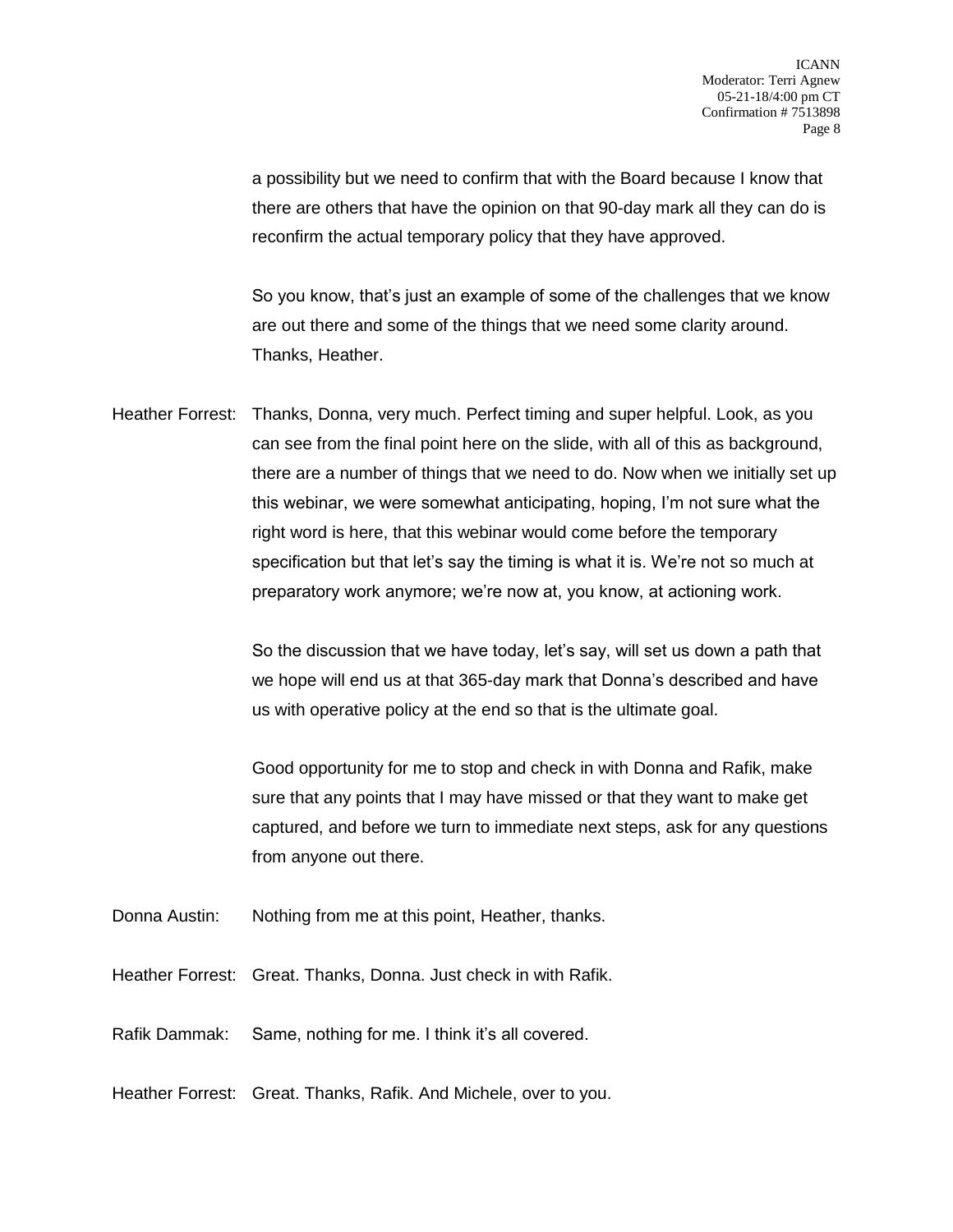- Michele Neylon: Thanks, Donna. Michele for the record. I think the question I have well it's a two part thing. One is whether people can share my concerns about the possibility of this temporary policy morphing over the course of the year which I do think will make our jobs extremely difficult, and the other question is by modifying it, it's - by modifying it hypothetically, does that mean that they could actually circumvent any restrictions on the extension by basically saying that the modified policy was a different policy, a different temporary policy? Now I'm not expecting Heather to be able to answer that immediately but I think it's something we probably do need a bit of clarity on. Thanks.
- Heather Forrest: Thanks, Michele. It's Heather. I'm glad you don't expect a precise answer from me. Look, I think this is one of the things that I don't want to read the Board's mind. I think it's probably top on our list of discussion points with them in that next phase discussion is, you know, what is their intention? How does that, let's say, legally interact with what it is that we are doing, there have been a number of questions in the chat there about, you know, what is the impact on our work? Does it restart the 365-day clock?

Keith's made a good point in the chat, his understanding is that a PDP triggered by the Board's initiation of a temporary policy can confirm, amend or replace the temporary policy of specification. That's broader than confirming a temporary policy becoming a consensus policy. That raises the question of what happens if the temporary policy changes. Do we change course in midstream or how does that happen? I'll open it up and Graeme's agreeing with that. Michele, that's not an answer so much as a speculation and putting a pin on it to say we have it on the top of the list of questions.

Any further questions on this, otherwise I'm going to turn us to let's say immediate next steps and then we'll kick off our substantive discussion and take on questions in a much heartier way. No? All right.

So immediate next steps, again, this is very much an encapsulation of what we tried to spell out in the briefing document. You see of course Number 1 on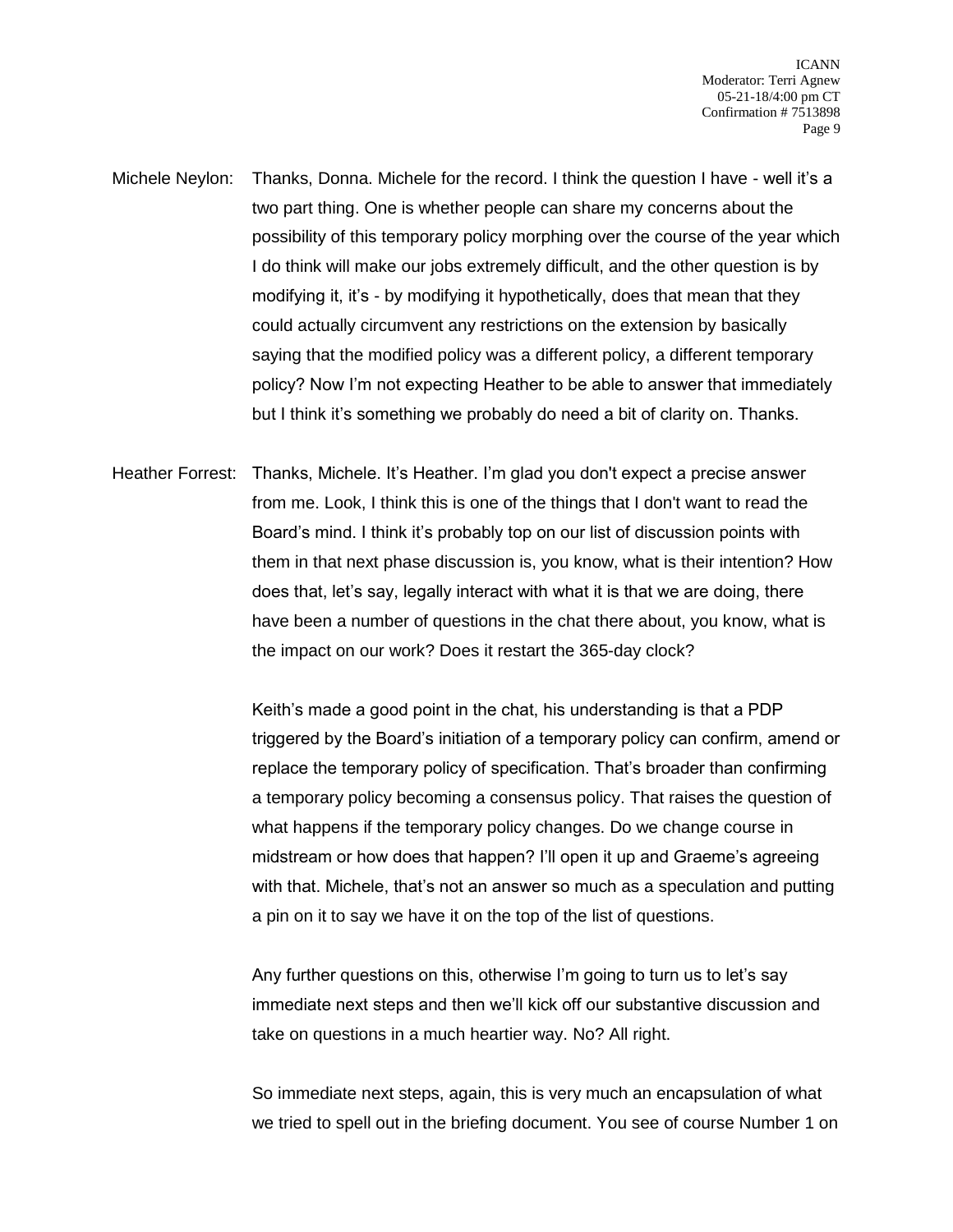ICANN Moderator: Terri Agnew 05-21-18/4:00 pm CT Confirmation # 7513898 Page 10

our to-do list is this webinar taking place today, try and get everyone informed before the Council meeting on Thursday of this week. We have somewhat unusually dedicated the better part of time in the monthly Council meeting to one particular topic. We have some business that came off of our agenda in April to deal with; we had just a huge number of things that were trying to go onto that April agenda that we ended up pushing to May, so we'll deal with those things and then we'll spend the bulk of our time on let's say a continuation of the discussion that we're having today.

And again, this webinar helps to get the SGs and Cs on board for those that do instructions and need to give councilors some input; this is a quick way to get everyone up to speed at the same time.

Next proposed possible step, as alluded to in the previous slide, is the follow up call with the ICANN Board to ask amongst other things the question that Michele has asked, what do we do if the policy changes in the course of that 365 days? And we would suggest that this get done as soon as possible. There's a strategy here about who joins the call, when the call happens, so on and so forth.

I would suggest to us that we put on our to-do list for today and if not today then the Council meeting on Thursday, figuring out who best to be on that call, as I say, the initial call on the 11th of April was the RDS leadership and the Council leadership. At the time the RDS leadership made sense - RDS PDP I should say - made sense because that PDP was live and active and looking at related issues.

That group is not - is not meeting at this point and has recommended - now I'm bleeding into substance, so I'm going to hold myself back and leave that for questions. In any event, let's say, from a process point of view, we need to decide as a group who is on that follow up call with the Board and get that group together pretty quickly.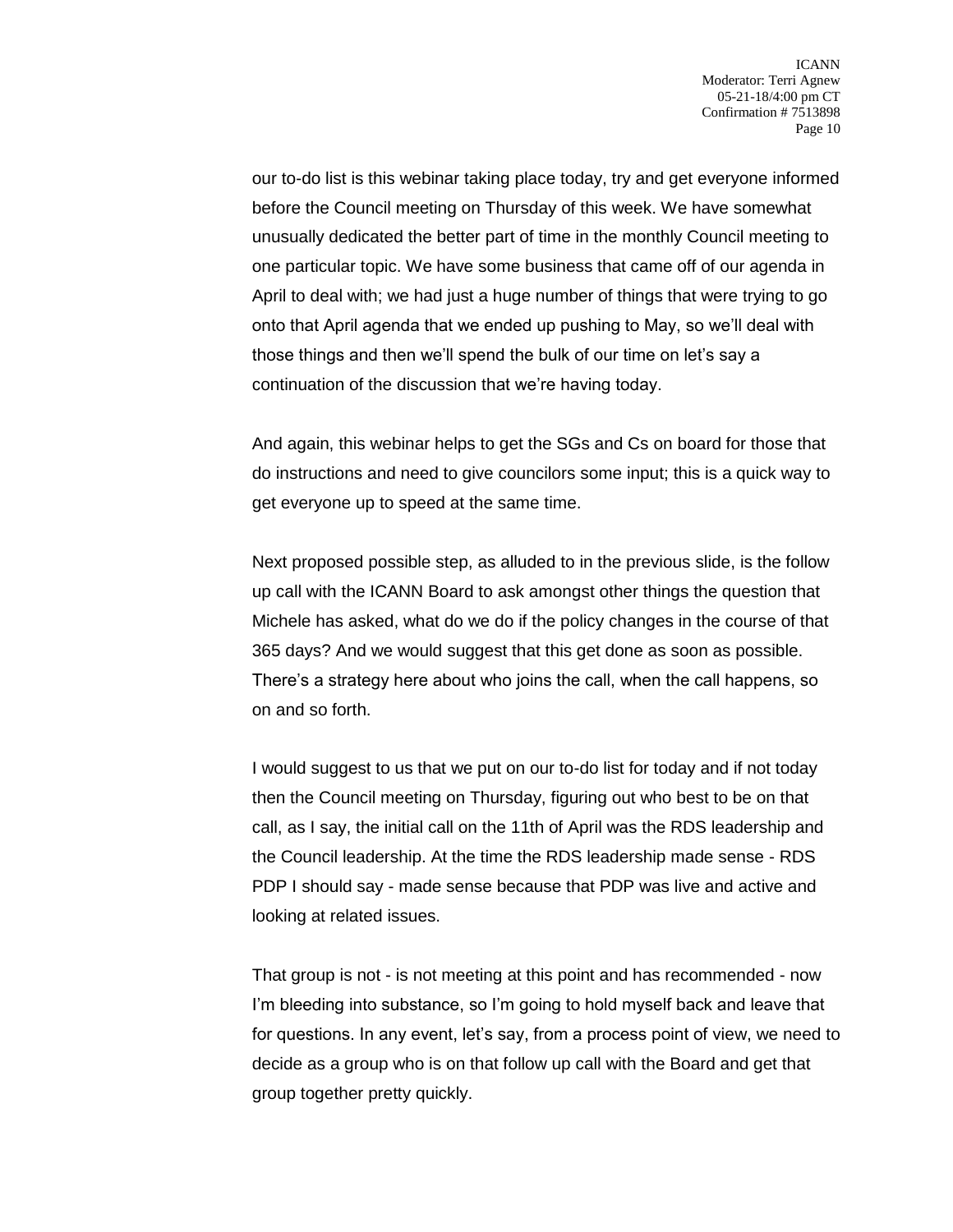Step Number 4, in all of this, these are roughly in time order here, you see based on the rough timeline that we have at the end of the slides, we need to put together a team that's going to - if we are going to go down the road of an EPDP, an expedited PDP, and indeed that is one of the key - two key discussions that we need to have, two key decisions that ultimately we need to take. One is if we are going to do an EPDP, an expedited PDP, and two, what that is going to look like, how that will differ if at all from the way we run a traditional PDP working group.

If we do decide to go down the road of an EPDP, the bylaws give us let's say an outline for what the EPDP initiation request looks like and it is a bit different from the standard format of, if you like, preliminary issue report and then so on, how we kick off a regular PDP. I will just highlight for you, and I might at the risk of making everyone seasick, I'm going to scroll through scroll ahead in the slides and you'll see that we have a section here, a reference slide, and the slides as always will be posted and available after the call on the GNSO page.

We have the reference slides, which include this highlight, if you like, schematic of what needs to fit in the EPDP initiation request, what the elements of those things are. So that is when we start getting into substance, when we have that group together to talk about what goes into that EPDP and how to meet those requirements so that will be - that drafting team's primary responsibility, let's say, meeting those requirements.

Item Number 5 is the way that GNSO - the GNSO Council will deal with this, whether we do this in our regular meeting, which of course pushes us out to June, which will be a face to face meeting in Panama City, or whether we do this in advance of June. I think generally speaking the thought in leadership is, you know, the sooner that we respond to each of these things, the less we're eating into our 365 days. So hence there's a question mark, I guess, in our minds as to whether we hold a special GNSO Council meeting which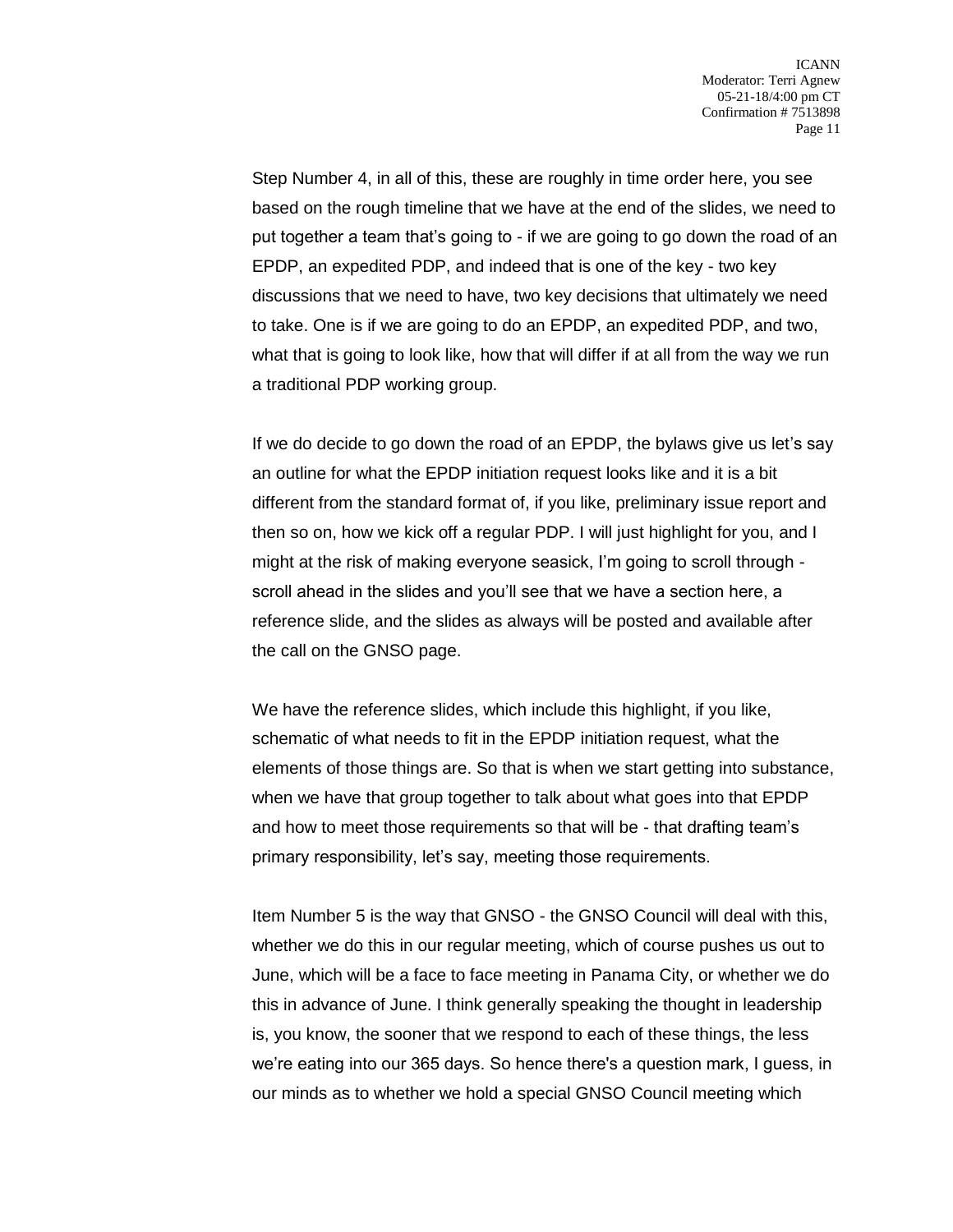would probably best take place on the 14th of June to factor in travel to Panama and other broader issues of timeline.

In those reference slides that I just referred you to, after that initiation request schematic is a timeline that you would have seen in the - or a proposed timeline, I should say, in the briefing document and we'll talk more to timeline as we go.

So that really is the introduction, brilliant that we've gotten through that in half an hour, which gives us a full hour to open the floor for questions before we do that and we have a slide to guide us, let's say, in our questions and what it is that we need to be thinking about. Before I do that I'm just going to check in with Donna and Rafik and see if there's anything that they wish to raise. I don't see any hands but just check in to make sure.

Donna Austin: Heather, it's Donna.

Heather Forrest: Silence - yes, Donna, yes please, go.

Donna Austin: I think we're okay to move forward notwithstanding there's been a, you know, some chat that some folks may not have seen in the audiocast, and it relates to the fact that there is some confusion about whether the intent of the PDP if it is to confirm or not the temporary specification or whether it goes further, so that's obviously something that the Council will need to understand and work out a path forward.

> There's also a recognition that the specification itself does have a number of open ended suggestions in it as well so that might also lead to the possibility that whether we need one PDP or with multiple tracks or whether we need, you know, to different work efforts is something else that we will have to consider as well, so just to - that's just a quick wrap of what's been going in the chat while you've been talking, Heather. Thanks.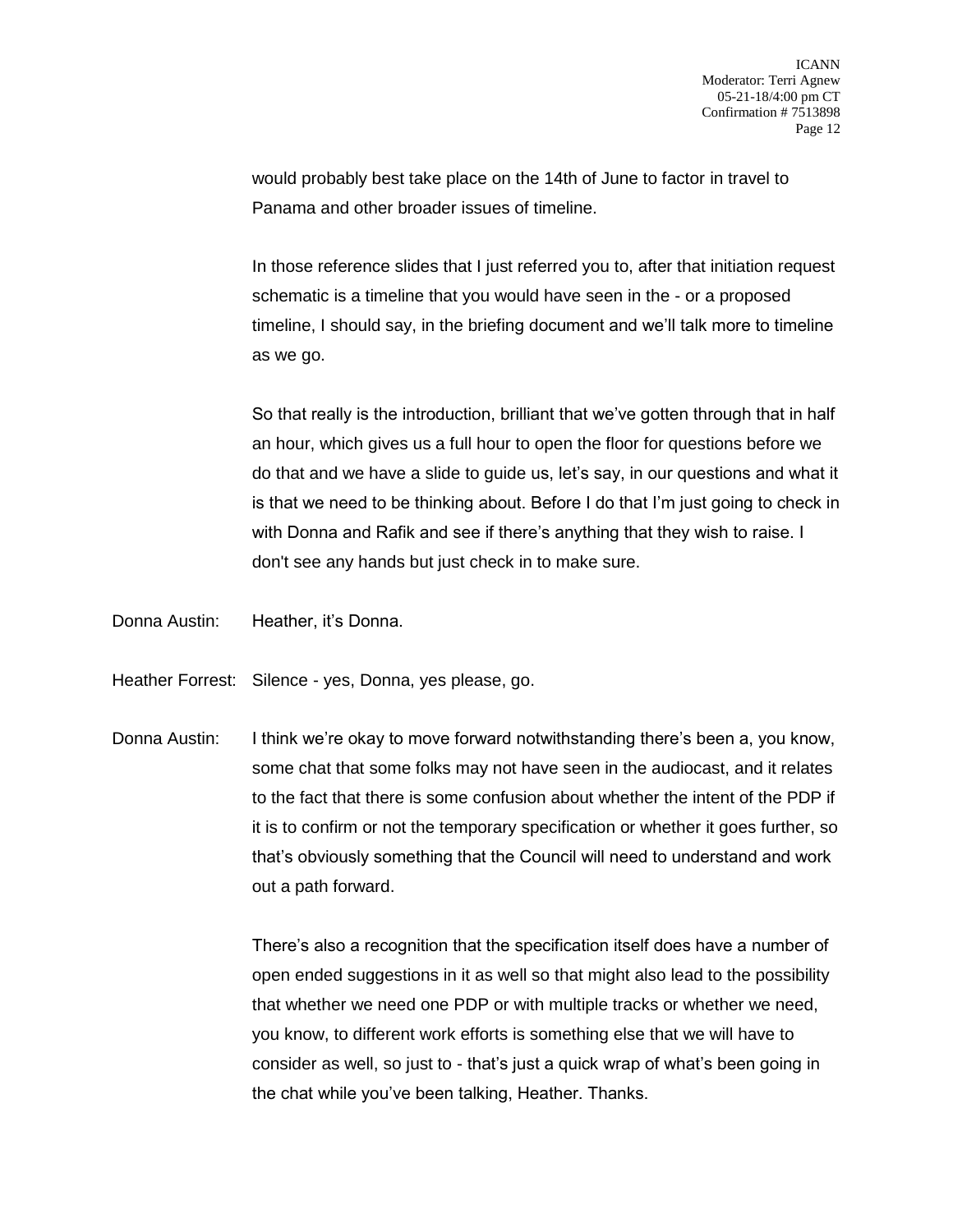- Heather Forrest: Thanks, Donna, I appreciate that. While Adobe's been offline, sadly, my multitasking skills haven't gotten any better and I saw a few comments in the chat but wasn't able to follow it fully. Terri, can I just confirm with you please, as a point of order, I assume - I think I know the answer but just to reassure everyone on the audiocast, will we be able to make the full chat record available to - when the recording gets sent around?
- Terri Agnew: We certainly will and we'll go ahead and get that posted on the GNSO calendar as well. Thanks for checking, Heather.
- Heather Forrest: Fab, thanks, Terri. And sorry to put you on the spot, I appreciate your quick reply. Rafik, please.
- Rafik Dammak: Thanks, Heather. And so just to follow up the comment from Donna and what we have in the Adobe Connect chat, so I guess it dependent of this call and what will come from the temporary spec and the changes but maybe in term of process we can try to get some common understanding the maybe the EPDP the kind of the approach that we should follow. It may we need the role of that, I mean, several EPDP but maybe something that we can agree on because it's also - it has its own timeline and milestone so just maybe something we can try to see if people have the same understanding and kind of consensus around it.
- Heather Forrest: Thanks, Rafik that's helpful and also to note, let's say, as a cap to the interventions that have been made here, that, you know, one of the things we're doing in the background is keeping a running list of questions and anything that seemed like something we need to follow up on will form, let's say, a special action items list or questions list. And I think we probably need to think about from an admin point of view, running whether we add these to our action items list, anything that comes out of today, or we run a separate list and how we manage that so we'll think about that going forward.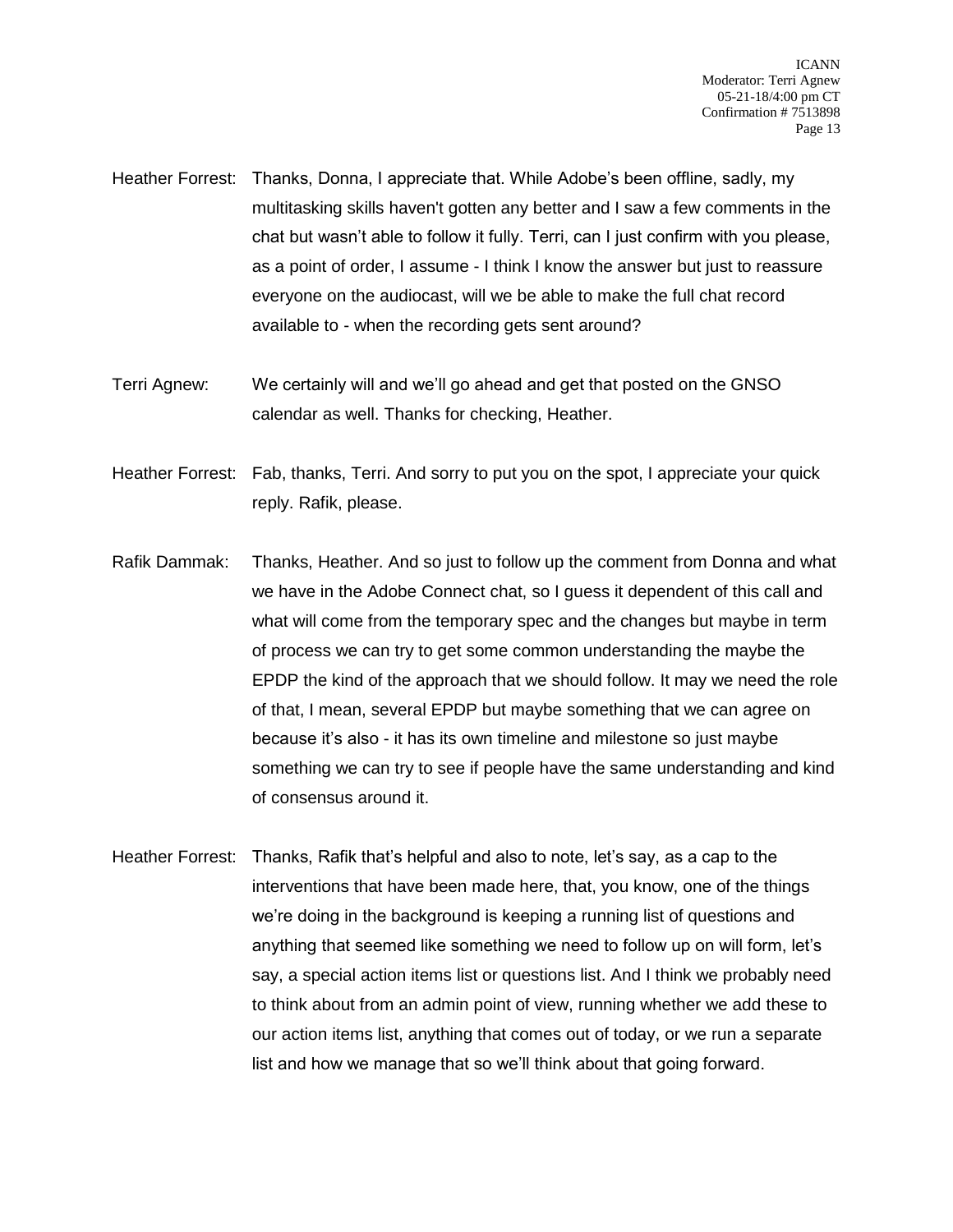All right, let's turn then to some proper discussion - oops, apologies - here are our if you like, four main questions, which I ultimately would boil down to two. One is, are we going the route of an EPDP? And if we are going the route of an EPDP what is that thing going to look like? How are we going to deviate if at all from the - from the regular PDP Working Group Guidelines and methodologies and so on?

I don't - the intention is not on this slide to try and force the issue of an EPDP but the reality is if we go down the path of a, you know, A, I think we need to talk about what the options are if we don't go down the path of an EPDP. The EPDP seems an appropriate vehicle at least on the face of it in that it's built around a one-year timeline; it's inherently built for a quick response, hence the name "expedited."

Also, you know, let's say the obvious other option would be a regular PDP, and if that's the case then we already know what that looks like. So that's just an, you know, an explanation to say why we have a bunch of questions here about EPDP, we don't have those same questions if you like, I mean, in essence, we know how a PDP works and we know what the challenges are.

So in broad baskets, you know, do we go down the path of an EPDP? What does the leadership look like? How do we compose the team? And I asked staff who are experts at our procedures on this, why the use of the word "team" and that's the word that's used in the relevant documentation, "EPDP Team" rather than "EPDP Working Group," and working methods.

So we've made some points to each of these things. What I suggest that we do, leadership, Donna, Rafik and I will run these things as a team if we have anything, you know, in particular that we want to push you to think about, we'll interject at appropriate times, but I'm going to open the floor to questions from anyone. And again, you know, our SG and C chairs, this is a great time to give your input from your stakeholder groups and constituencies to help inform our thoughts here. So I'm happy to open the floor, anyone willing to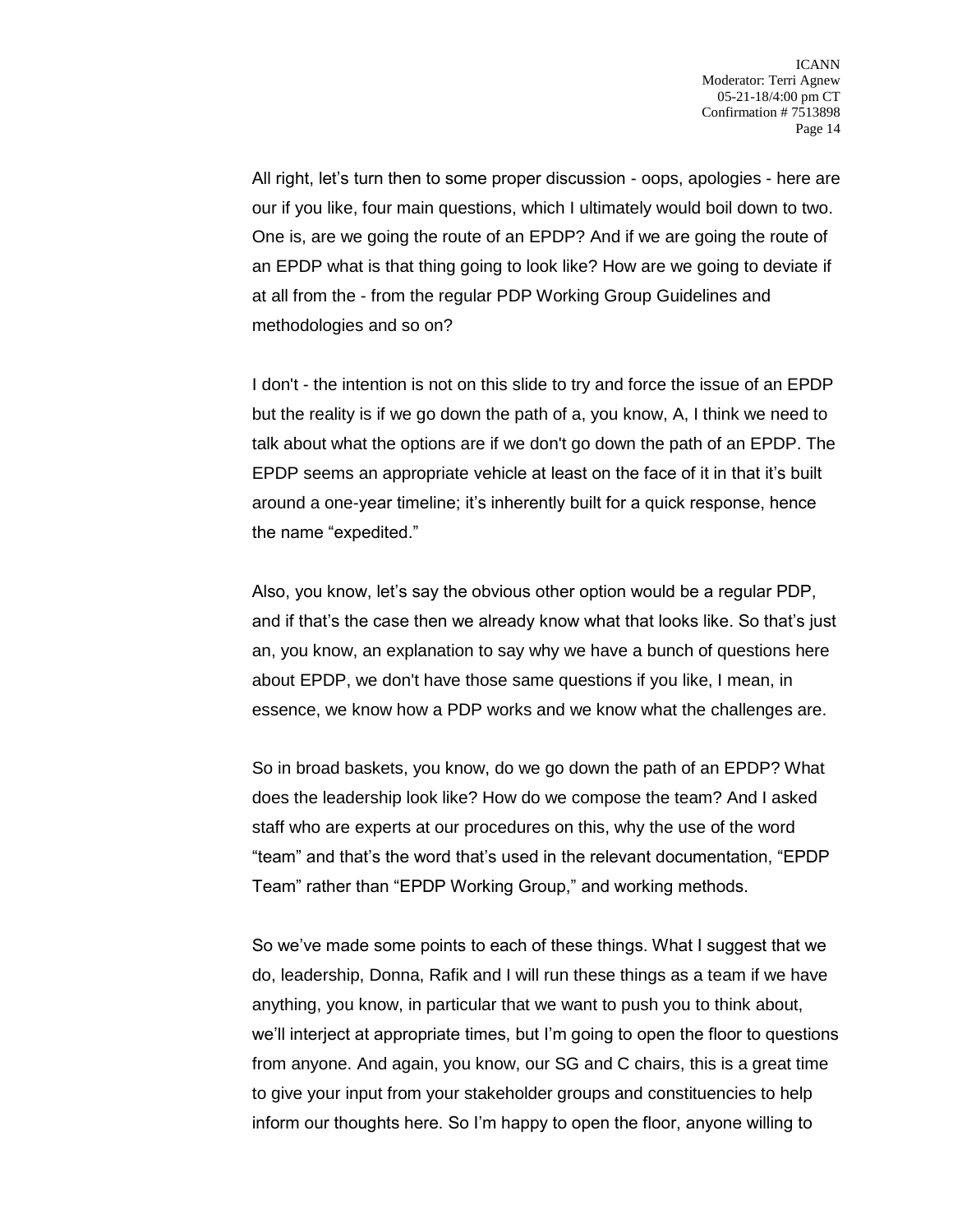pick up on any of these questions? I suppose we could logically start with the question of do we go down the path of an EPDP?

Michele and then Donna.

- Michele Neylon: I'll cede to Donna and I'll go after here.
- Heather Forrest: Great. Thanks, Michele. Donna, over to you.
- Donna Austin: Thanks, Heather. Donna Austin. So on the question of, you know, whether the expedited PDP is the path forward, I think we identified a number of options in the briefing paper if I'm not mistaken, but the expedited PDP seemed to be the only one that could help us in terms of the time table that we're working to. So I don't know that there's any other option available to us except the expedited PDP at this point in time. Thanks.
- Heather Forrest: Thanks, Donna. Michele.
- Michele Neylon: Well I think Donna's covered that bit. I think the one area around this that we have discussed previously and I think it's something we need to make sure that we don't slip up on is around the composition of this team or working group or whatever animal we want to call it. In order for this to succeed it needs to be a relatively small committed group and the other thing as well as that they need to be committed to driving towards consensus, not trying to maintain some kind of unreasonable status quo.

And if you look at the history of Whois related activities over the last, I don't know how many years, pretty much everything has failed in one shape or another. This time around there really is no room for failure. The other point as well, I put that in the chat, is that I had asked during the GDD Summit last week in Vancouver and it needs to be asked again, is that we do need to see some kind of list of the policies and contractual clauses that are impacted by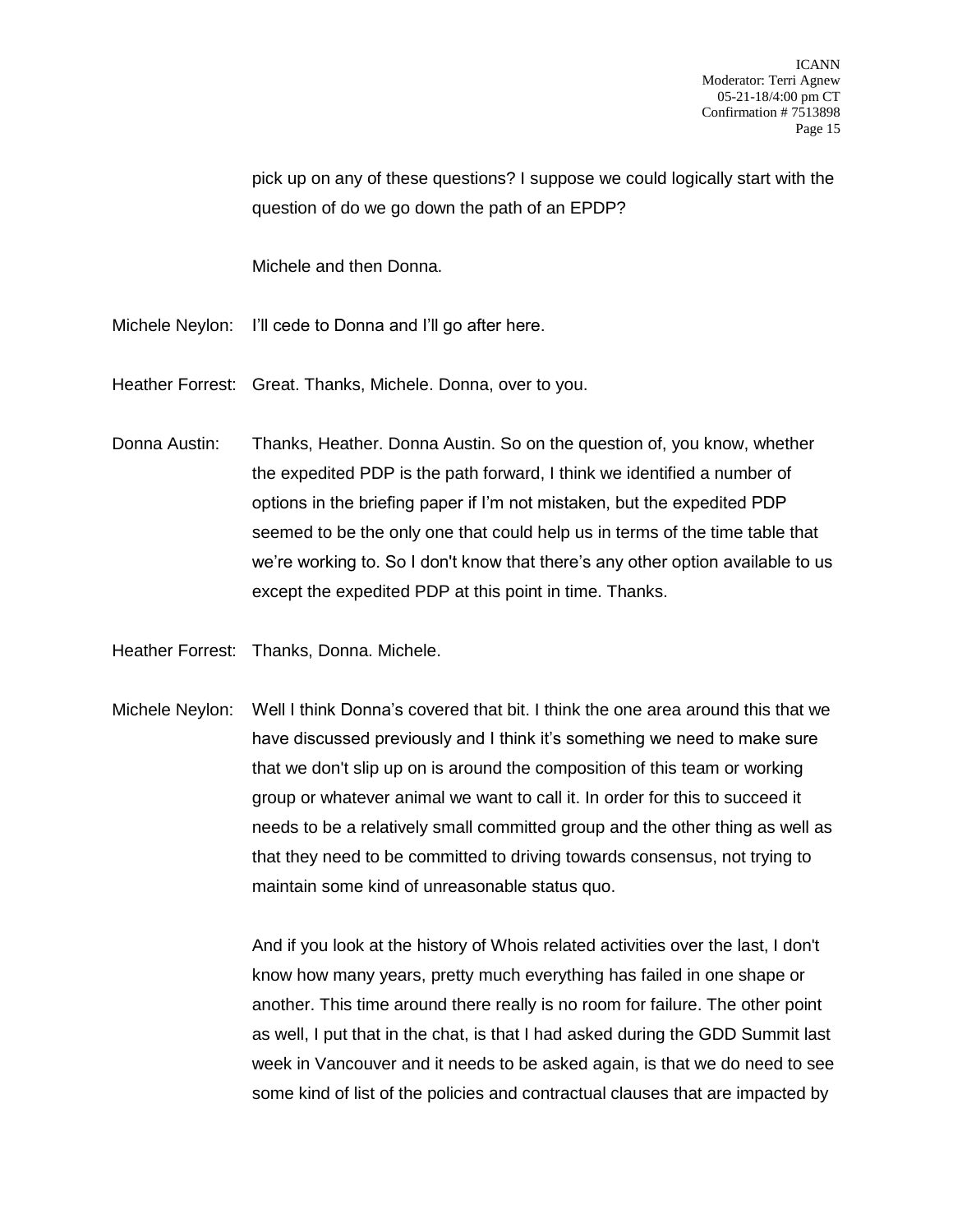this temporary spec, because this EPDP will need to address those things specifically. Thanks.

Heather Forrest: Thanks, Michele. I think it's interesting here that, you know, we are coalescing around this idea of an EPDP. I tend to agree with Donna and Michele's interventions that, you know, while we had canvassed a number of options at the time that we put all of this, you know, in that briefing document, let's say things have moved forward since then.

> One of the things that I think we need to bear in mind is that an EPDP has to be initiated by Council; if we don't initiate - I mean, I guess there's an option for Council to do nothing and that is an option here. But if we do nothing the Board will initiate a PDP which puts Council out of the driver's seat. I'm not sure if I'm ever allowed to voice an opinion as Chair, sort of personal opinion, but to the extent that I am, I would like to see Council stay in the driver's seat here. I would like to see us take control of this and hence I'm not personally inclined to say let's do nothing just because I think the more that we can own this right from the beginning the better off we'll be.

> The other thing to bear in mind about an expedited PDP is that Council has to approve doing one by a super majority. So that higher threshold really enlivens the need for this discussion to try and air any concerns that anyone has about an EPDP, you know, by holding this webinar and getting everyone together and specifically channeling in, you know, detailed feedback from SGs and Cs, through their leadership, we want to get a sense of whether a self-initiated EPDP is - is agreeable to everyone because otherwise let's say we're going down a path that if we can't get over that super majority threshold, that all of these other questions fall away if you like.

Just going to check in and see - I noticed Stephanie's comment about audio and just see if anyone else has audio concerns before we continue? Okay, secretariat says fine, okay all right good stuff.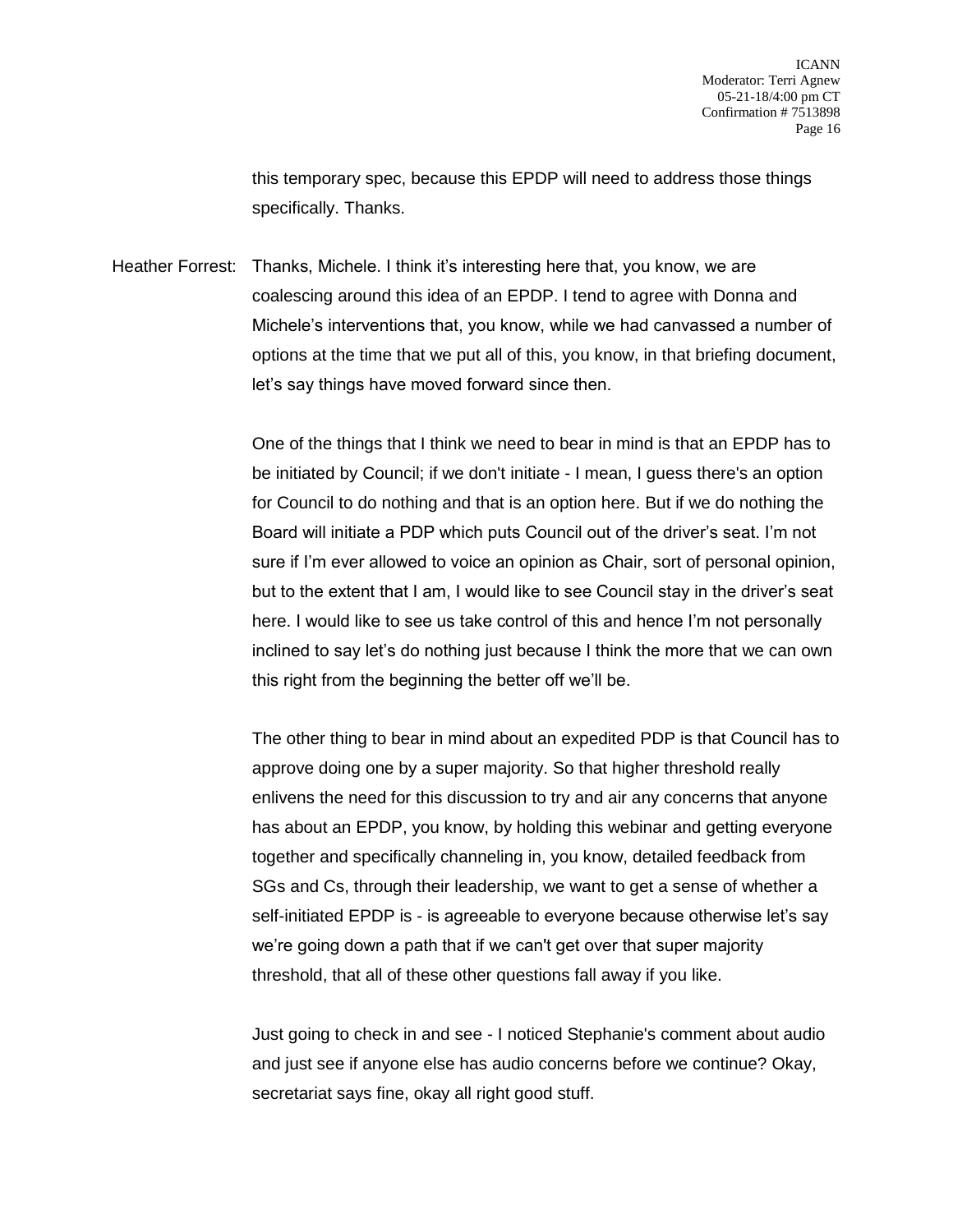Let's make a very pointed, you know, call for input here. Is there anyone that has concerns about an expedited PDP? Is there anyone that has questions about the expedited PDP, let's say as a concept? Michele, please.

- Michele Neylon: Thanks, Heather. Michele for the record. I suppose my question is or concern is probably if we have only one EPDP or whatever we're calling it, is it going to be viable for that one thing to address it? Or are we better off looking at more than one? I know somebody was mentioning in the chat talking about working in various different things in parallel, I'm just concerned that we could and up in a situation where because of the - how broad the topics are around this entire thing that trying to wedge it all into one EPDP activity could pose massive issues.
- Heather Forrest: Thanks, Michele. And I suppose again that comes back to the scope question, you know, what is it that we - I guess what is it that we actually have to do to get us to, you know, having something at the end of the 365 days and how do we respond to any changes? Donna, please.
- Donna Austin: Thanks, Heather. Donna Austin. So to Michele's point, I think what's going to be important is - is breaking down the specification and understanding what fits within the remit of what this effort would do because there are some open ended questions or suggestions within the temporary specification and we may decide that that is not for something that has to be done within this effort and that would put it outside the 12-month timeframe, but I think it goes back to our consideration of the temporary specification and how we're going to slice and dice it to some extent and that conversation with the Board of understanding what their expectation is as well.

So it's a valid point that we may need more than one effort but perhaps those other efforts don't have that 12-month clock ticking on it, so that's something else that we probably need to understand as we move forward. Thanks.

Heather Forrest: Thanks, Donna. Rafik.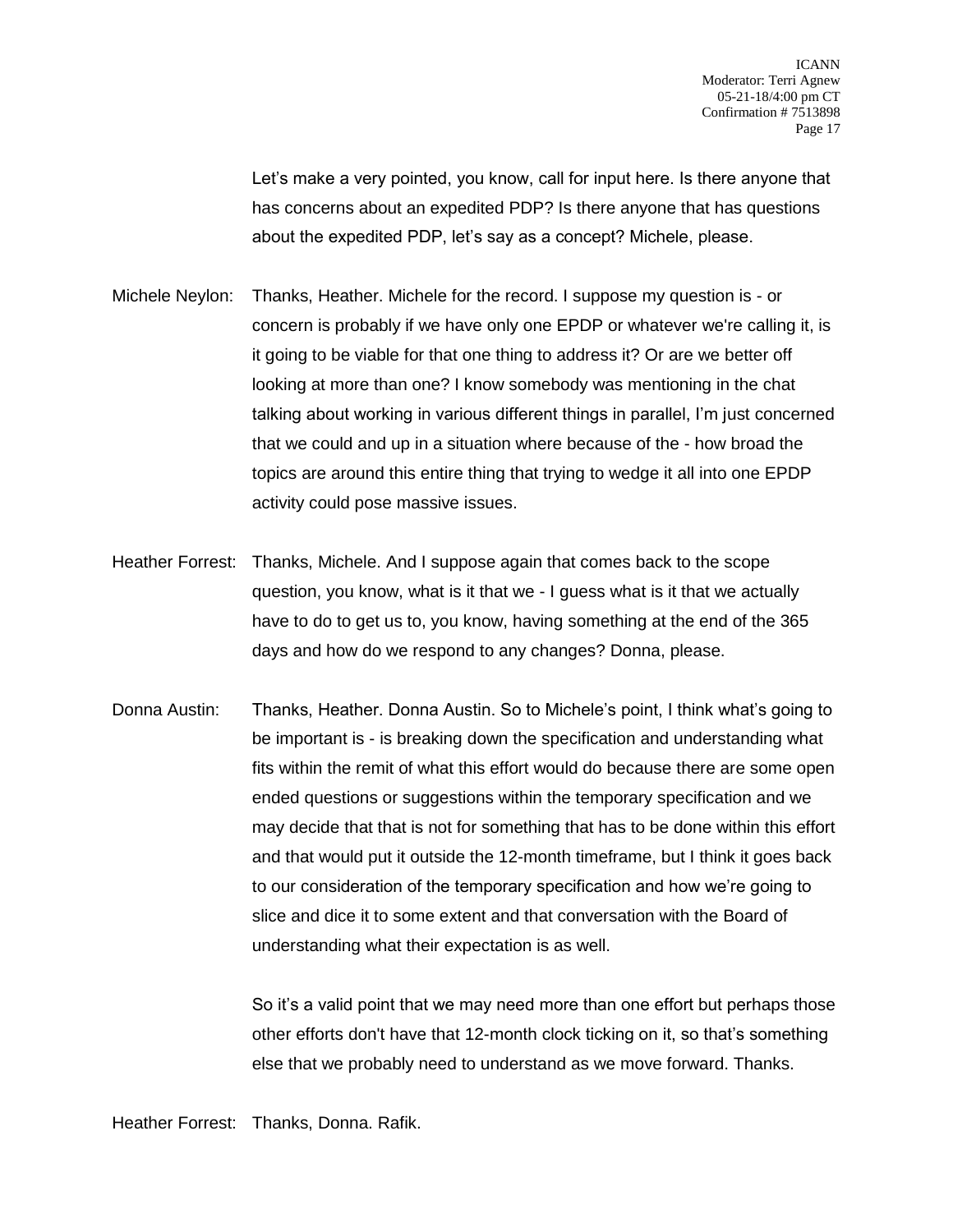ICANN Moderator: Terri Agnew 05-21-18/4:00 pm CT Confirmation # 7513898 Page 18

Rafik Dammak: Okay, thanks. And kind of, yes, following up what Donna comment. So I understand that we have maybe several issues and that we maybe try to cover many fronts, but I think we had to prioritize anyway. There is limited bandwidth of how much we can work on within 12 month so I think it will be really a matter of prioritization at the end.

> And so it's dependent of the scope so that's one of - it is coming from the temporary spec but I understand that maybe we need to fix for the long term at the end we have - we cannot do all the same even if it can be part of the tracks and so on but how much it will be really -how much it will be realistic knowing the workload and the time constraint because we have to deliver something within one year. So this is something we have to factor in our - our decision.

Heather Forrest: Thanks, Rafik. Susan.

Susan Kawaguchi: Thanks, Heather. So first a comment on the first, you know, bullet point, the EPDP leadership, I understand why you would want somebody that was strong and experienced but with no strong position, that's going to be very difficult to find because most people that really understand this do have a position. Now whether or not we could find somebody that is - can be reasonable enough to, you know, I mean, it takes the leadership role in hand and not advocate for their position except when they make it very clear that's what they're doing. So I think that's going to be a challenge.

> The other thing that comes to mind is, you know, in the current PDP process we develop the policy and then we do then have a second round of implementation so I don't think we have that luxury and I'm just wondering if we would - could develop sort of a implementation means or checklist type thing where as we're going along with developing the policy we're immediately checking in and going, you know, not just for the people developing the policy but with implementation so it's a parallel track but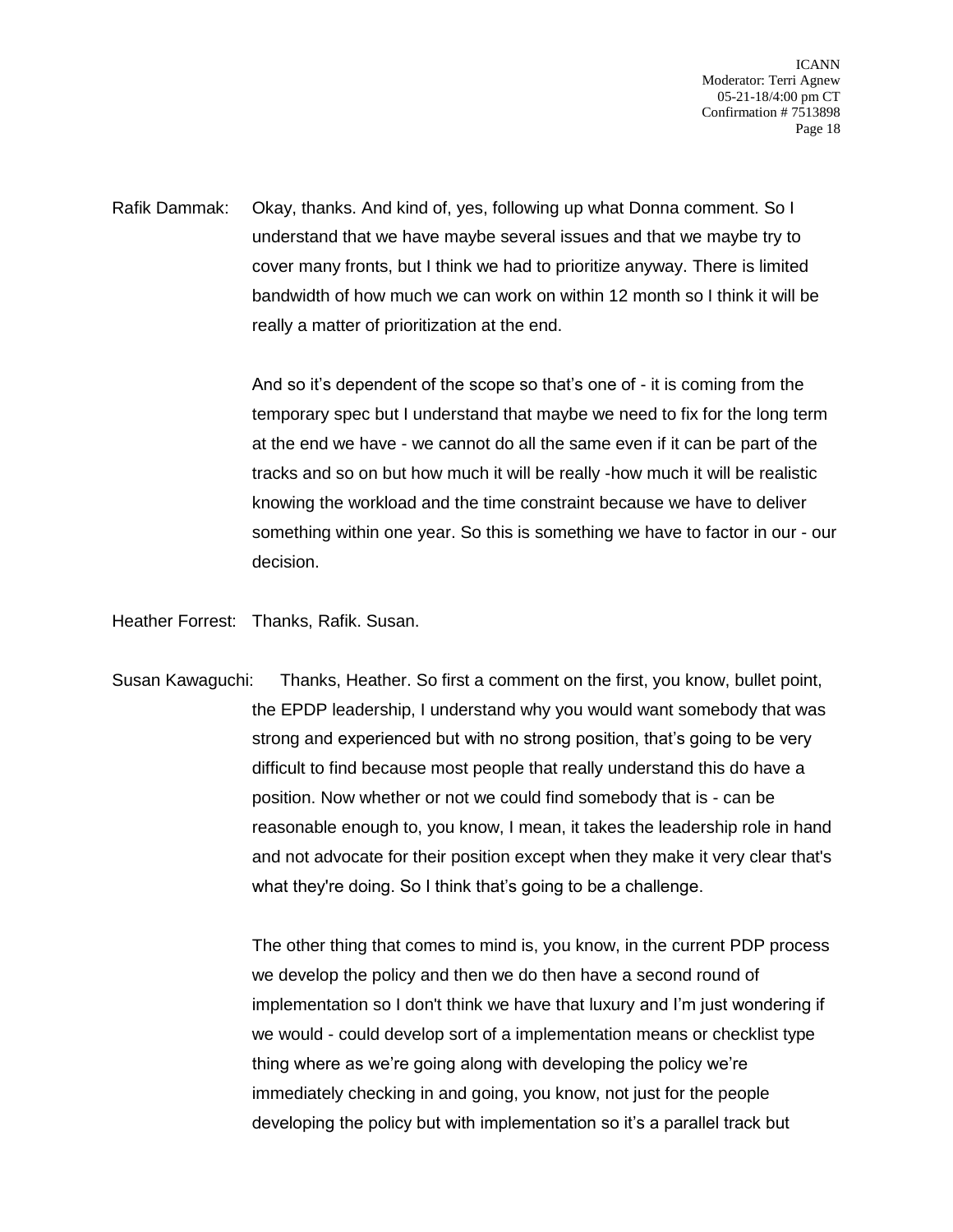maybe a separate thing that just lays in on that otherwise we're going to end up at minimum two years. And that's all I had.

Heather Forrest: Thanks, Susan. Sorry, Susan, thanks very much and you've got us thinking ahead about implementation which is helpful to think about right from the beginning, something that, you know, we need to do more of. Carlos, please.

- Carlos Raúl Gutiérrez: Thank you, Heather. This is Carlos for the record. I have a process question about Board's approval of whatever comes out of this PDP, let's assume we all agree, we have only one track focused on privacy and we've solved everything, but it starts deviating from the temporary policy and we come out with a PDP that looks totally different from the temporary policy and then we go to the Board and the Board gets scared and doesn't want to take a decision. Will all that happen within the 365 days? Thank you.
- Heather Forrest: Thanks, Carlos. So I think the 365-day point I see a number of people typing. The 365-day point let's say is from the commencement of the temporary spec. I think the question in the mind at this point is what if that thing changes? I won't - like Donna, I won't try and do the math here about all the renewals, but that 365 days gets us to the end of the possible renewals of that temporary specification. That of course is a backstop in there to make sure that policy comes from the GNSO and this mechanism that's been used by the Board, and this is the first time it has been used by the Board, is something that is truly temporary, hence the name.

Susan, please.

Susan Kawaguchi: Old hand, sorry.

Heather Forrest: And Carlos, to your point, so the outcome of our EPDP yes, it does need to be approved by the Board. And if I can just take us off of this slide very briefly and look at that timeline. Now let's not scrutinize the timeline because it's very much a rough thing, you see that at the end of this the - the end of the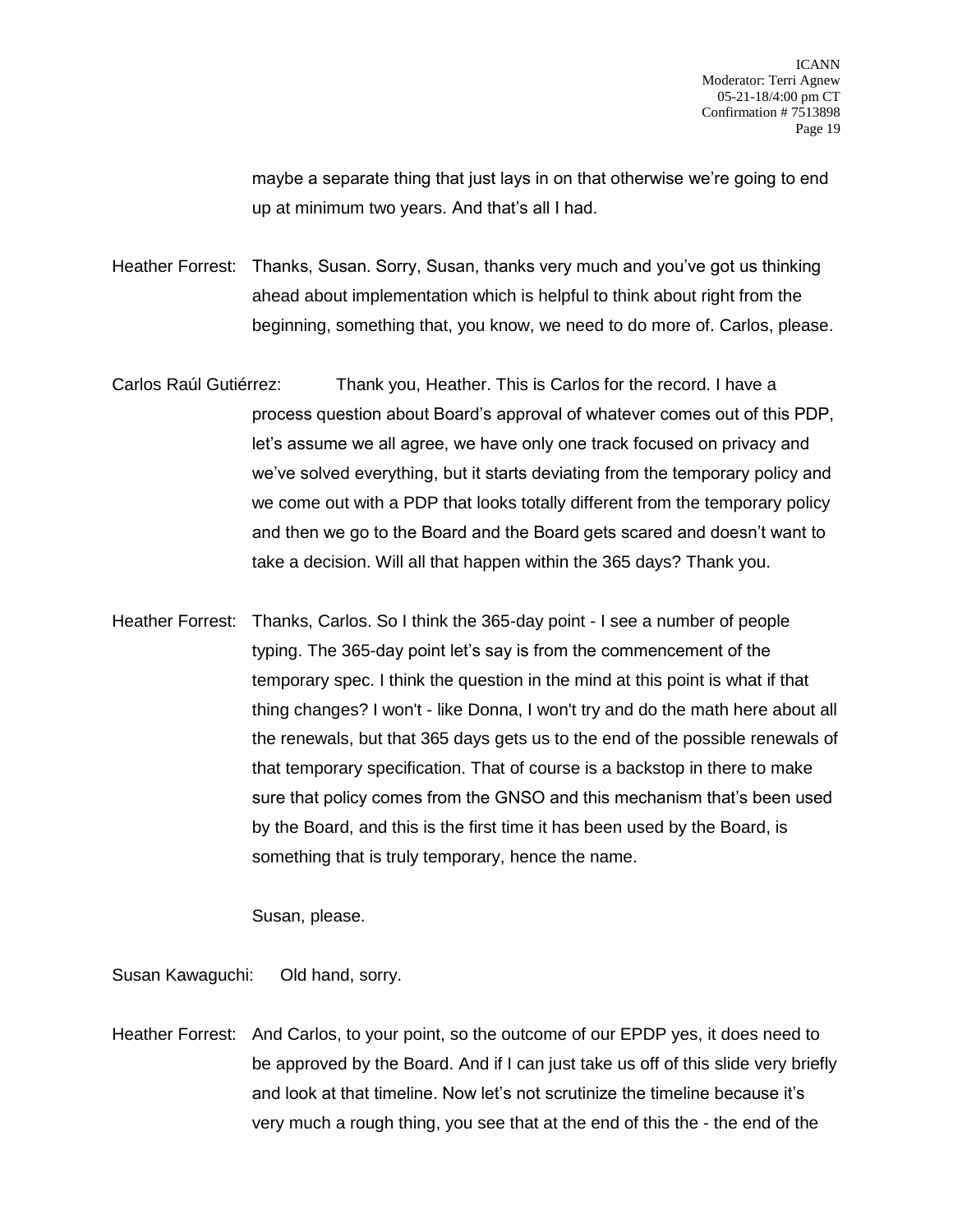timetable, if you like, looks similar to the end of the timetable of a lifespan of a regular PDP where we have a final report that goes out for public comment and that that then goes onto the Board for consideration. And that eats into our time, our 365-day timeline so hence you see that we have that, you know, that Board consideration sitting there at the end, but that means we need to be ready to run and not just handing this thing to the Board at the end of that 365-day window. So that - I agree, Carlos, it's a good reality check.

Donna, please.

Donna Austin: Thanks, Heather, Donna Austin. So I understand that we have 365 days to do this and the timeline that we have in front of us is pretty reflective of what we know for, you know, how things would pan out if we were doing a policy process. I wonder, you know, it really strikes me that what's going to be really important here is that we as the Council set this up for success. So - and what I mean by that is that we identify all the questions that we have and all the variables and make sure we understand that and when we hand this and I'm making some assumptions here that the Council or a subset of the Council is going to do a large amount of preparatory work here, and that could be the wrong assumption.

> But when we hand this over to the PDP working group that we have done as best that we can to make sure that they don't have to keep coming back to the Council for - with clarifying questions or anything like that. So while, you know, I appreciate that we've taken a big slot between ICANN 62 and ICANN 63 for this, you know, working group, if we set it up that way, we shouldn't necessarily be wedded to that. If we think from the Council perspective that we need time in Panama for us to do more preparatory and make sure that it's where, you know, getting it ready so that the PDP is in a good position to kick off, then we should do that.

So, you know, we're saying that this PDP - expedited PDP gives us some flexibility, I also think that maybe the - our normal thinking cycle we should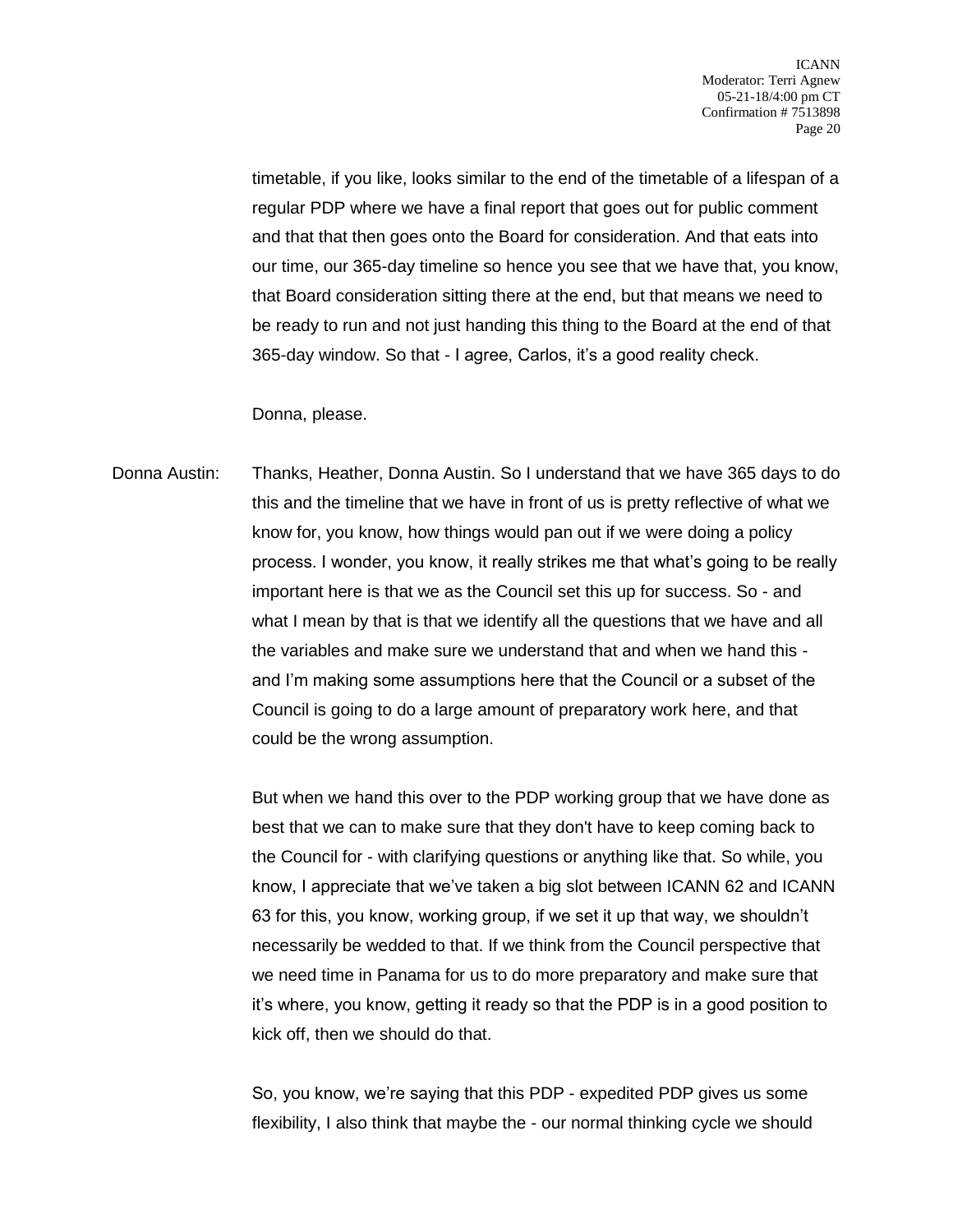think about flexibility in setting this up for success. So let's not be too hung up on the fact that, you know, between ICANN 62 and ICANN 63 is when the PDP itself will do the bulk of the work; it may be that they don't need that amount of time if we do the setup properly. So just, you know, let's be a little bit flexible in our thinking as well.

So when we had the baby over, let's make it - let's make sure that it's in the best condition it possibly can be for the PDP moving forward. Thanks.

Heather Forrest: Thanks, Donna. And just to finish - to add to your point before turning to Farzaneh, the timeline does line up fairly easily if I can say that, with the ICANN public meetings. And when we come back to the questions slide I'll do that just check with Farzaneh if she wants to be on the timeline slide. One of the questions that we have is how do we optimize face to face time? And do we need to add more face to face time? So I'll leave that just as a question hanging and turn it to Farzaneh, please.

Farzaneh Badii: Hi. Can you hear me?

- Heather Forrest: Yes, we can. Go ahead.
- Farzaneh Badii: Oh really? That's great. No one could hear me until now. Okay, so Heather, just to make it clear I am - so I'm new to this discussion, but I see that from the documents that you sent us, you would like to discuss the format of this EPDP and I think in order - so I have no comments on the timeline, I think the deadline is a good thing, and as long as there is like a harsh strict deadline that after that nothing can be done, then I think people would work. But as to the format I can see that there is a CCWG style recommendation so that - so that there will be like members appointed by various stakeholder groups and then there will be participants and I think observers, but only members will be able to vote.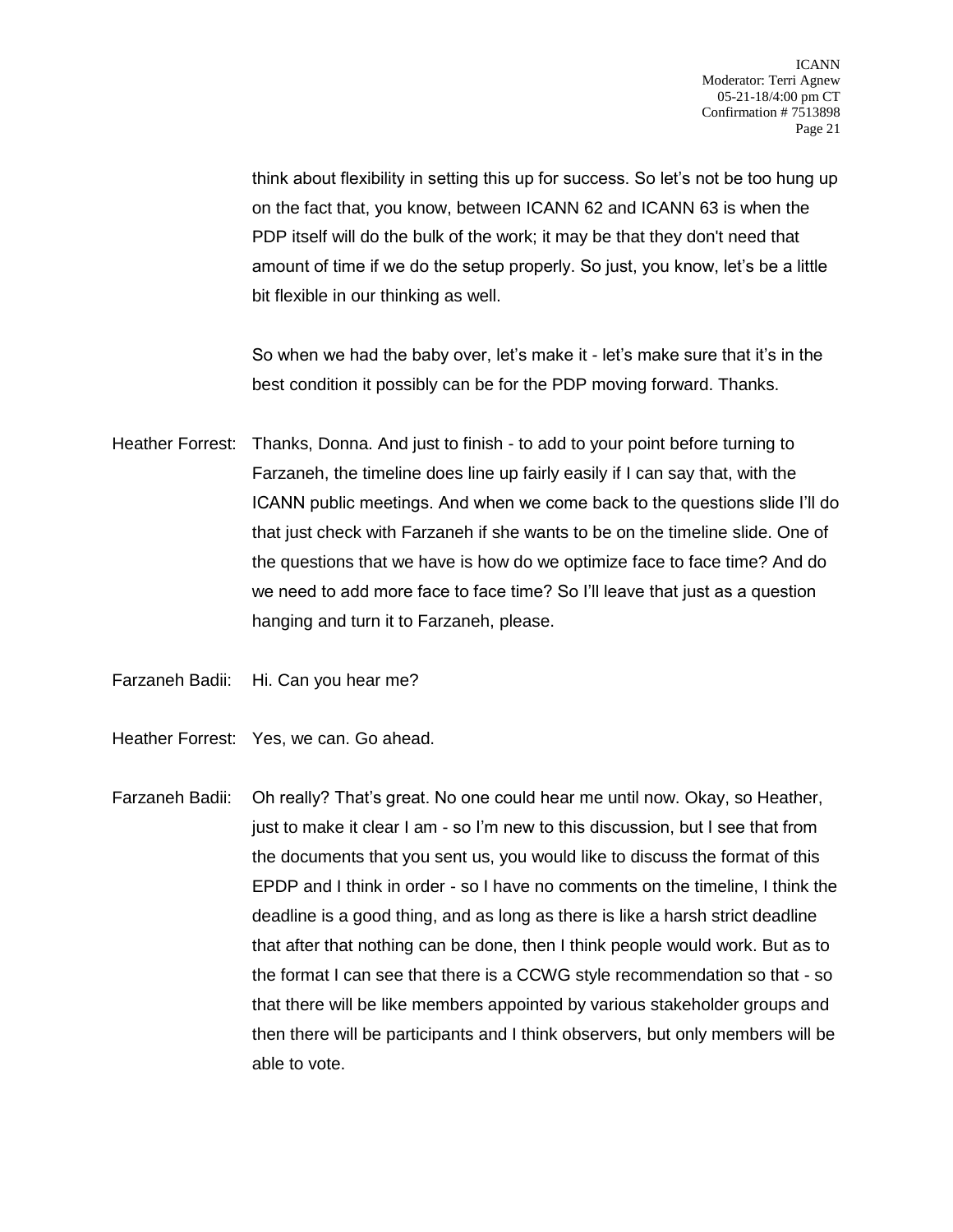Sorry, I'm on - so I'm on topic here, right? You want to talk about - you want feedback on the format, right?

Heather Forrest: Farzaneh, spot on. And if I can just take the opportunity to interrupt you very quickly to say, staff, could we put up that briefing document in the background because that's what Farzaneh is very helpfully referring us to, the sort of options that are present there. So, Farzaneh, continue please and you've given us a good reference to exactly where we need to be. Thanks.

Farzaneh Badii: Okay good. So basically from my experience and this is - I have not discussed this with the NCSG yet with the broader members, however I believe that from the past experience with a CCWG, and because we had a deadline that we had to meet so it kind of worked out. I don't know how comparable it is to EPDP but - and the issue that we have here, however I very much think personally that CCWG format might be the format to move forward with because not only - because we won't be exclusive but also we will have some rules that there will be members, there will be participants, and observers.

> And sometimes when - and this kind of like weeds out sometimes disruption and this kind of format is good for sometimes some people just drop out and don't really participate and then the others should just replace them - not replace them but try to contribute as participants. So I like this, however with the caution that I'm just saying it from my CCWG experience, and the things that we achieved there, it's not NCSG position or anything, but I quite like the balance of the representation there. Thanks.

- Heather Forrest: Thanks, Farzaneh, very much for really focusing or attention on that team composition question. Michele, please.
- Michele Neylon: Yes, thanks. Michele for the record. Just on this entire thing about how people participate, at the moment, for example, the GNSO Council mailing list is available to all GNSO Council members for full access, you know, the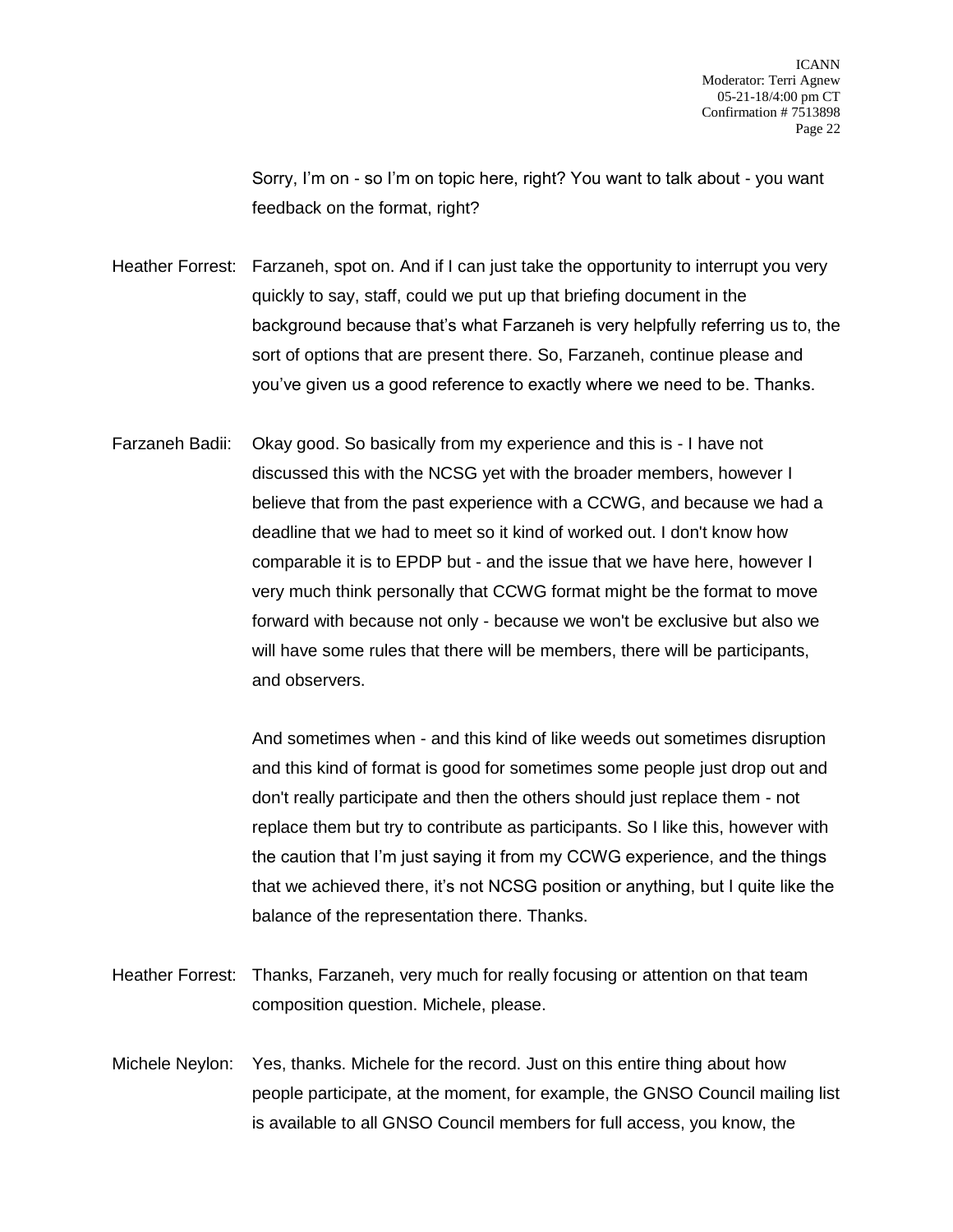words they can read it and post to it but third parties who are not on Council are able to subscribe so they can actually get the emails in real time. And obviously the archives are public.

And I think in terms of what we've seen in other working groups, or activities, you know, giving people the ability to read the emails so that they can follow what's going on seems perfectly reasonable and fine but if you left the mailing list wide open to everybody who whether they are a formal member or whatever the term is that people are using, that can lead to chaos and it's not particularly productive. So, I mean, I would be in favor of making the mailing list read only for people who aren't formal members of the group. Thanks.

Heather Forrest: Thanks, Michele. So back on the slides, we'll stay on the document here, the briefing document for the moment, but back on the slides one of the points that we raised there was PDP 3.0. You know, that's our initiative that we kicked off in January and took various inputs from the community in San Juan on that. And an overarching message that came out of those inputs both from councilors and the broader community is that large groups are, broadly speaking, not working as well as they should. And I think that's something that's really captured in your comment there, Michele, that we need representativeness but at the same time we need effectiveness.

> And that's the challenge for us here in terms of the various models the way of going about this, how do we get that ability for others to follow work without excluding? How do we - I should have said inclusiveness rather than representativeness, I hadn't really talked about representation, how do we get others to be able to follow so that the work is fully transparent but it's still effective? Michele, please.

Michele Neylon: Yes thanks, Heather. Michele again. I mean, I think - I think one of the issues we ran into, the RDS PDP, was that the mailing list instead of being productive at many times it devolved into a cat fight between various people. And also as well, you know, this activity should be - it's - it should be a GNSO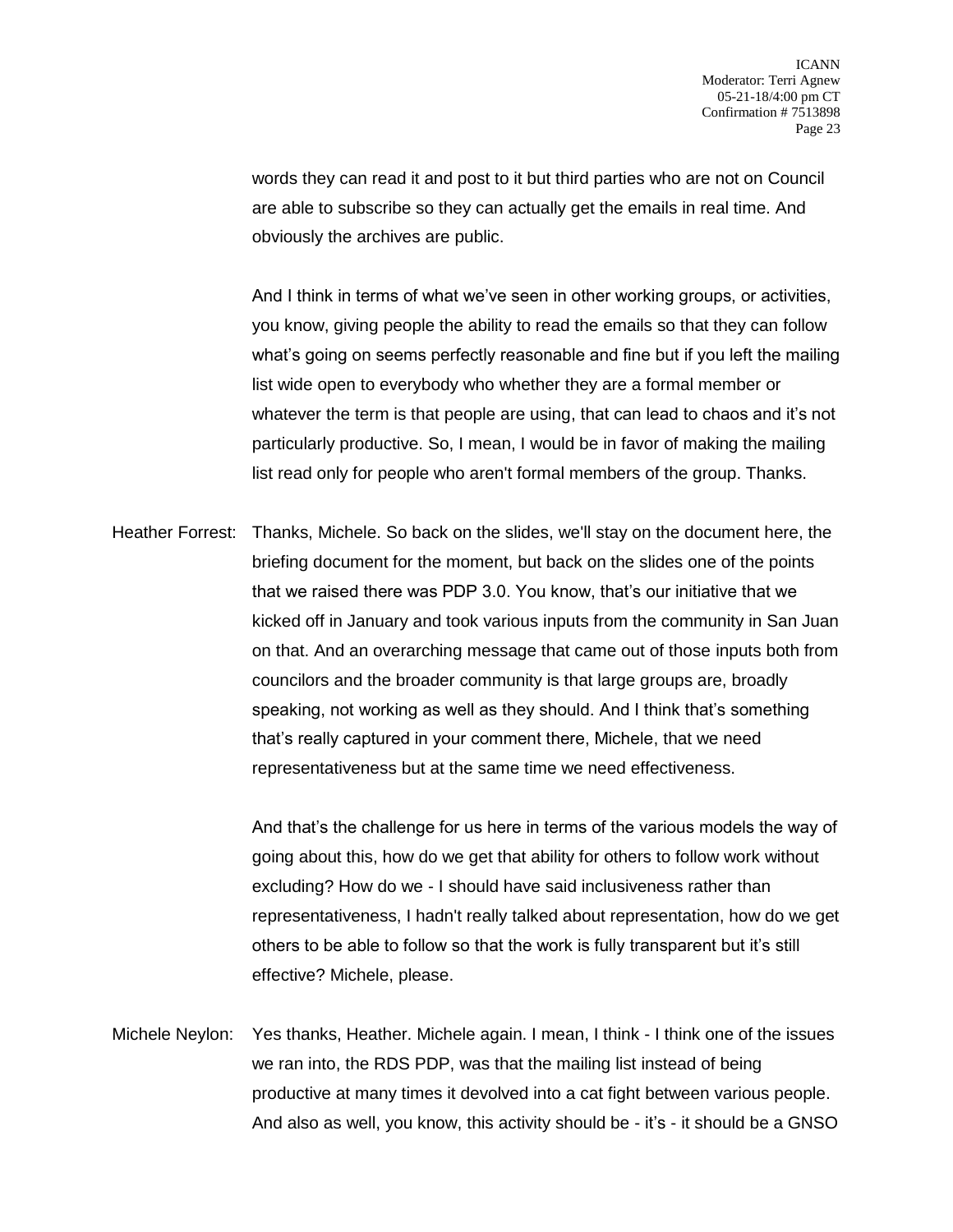activity, I think we really need to own it and make sure that we don't end up in a situation where that - where the ball was taken away from us.

But there's multiple ways for people to engage, to provide feedback, to keep up to date on the activities of a group, but they don't need to be on the mailing list and having the posting abilities. You know, it's like with the GNSO Council, I mean, we represent our stakeholder groups and various parts of the community, we don't have - this call is not open for every Tom, Dick and Harry to turn up and start yelling at us or whatever. If people want to participate I think there has to be ways we can do that.

Heather Forrest: Thanks, Michele. Susan.

Susan Kawaguchi: I agree with what Michele is saying and also wanted to add that, you know, I think responsibility and representation is key here. So, you know, we need all aspects of the community represented but we also - each of those members would have to almost sign onto a, you know, all of the responsibilities for the working group or PDP, I mean, this is going to take a massive amount of someone's time, you know, whoever is participating, but, you know, unless there was emergencies, but in general it could not be oh I don't have time this week or next week and to do that you'll have to wait and we need to re-discuss this issue because I wasn't here for two or three weeks, that type of, which, you know, it's just life, I mean, everybody - this is all volunteer, and people have their day jobs, but this year's going to go really quick, 365 days, and we need - so there's going to have to be a higher level of responsibility for participation.

> And then I really think it's a representative, so you're not just supporting your personal views or your individual views, you need to go back to your community to get sign-off to, you know, move along with the work. I'm not sure how that can work but it just - it's the only thing that makes sense to me.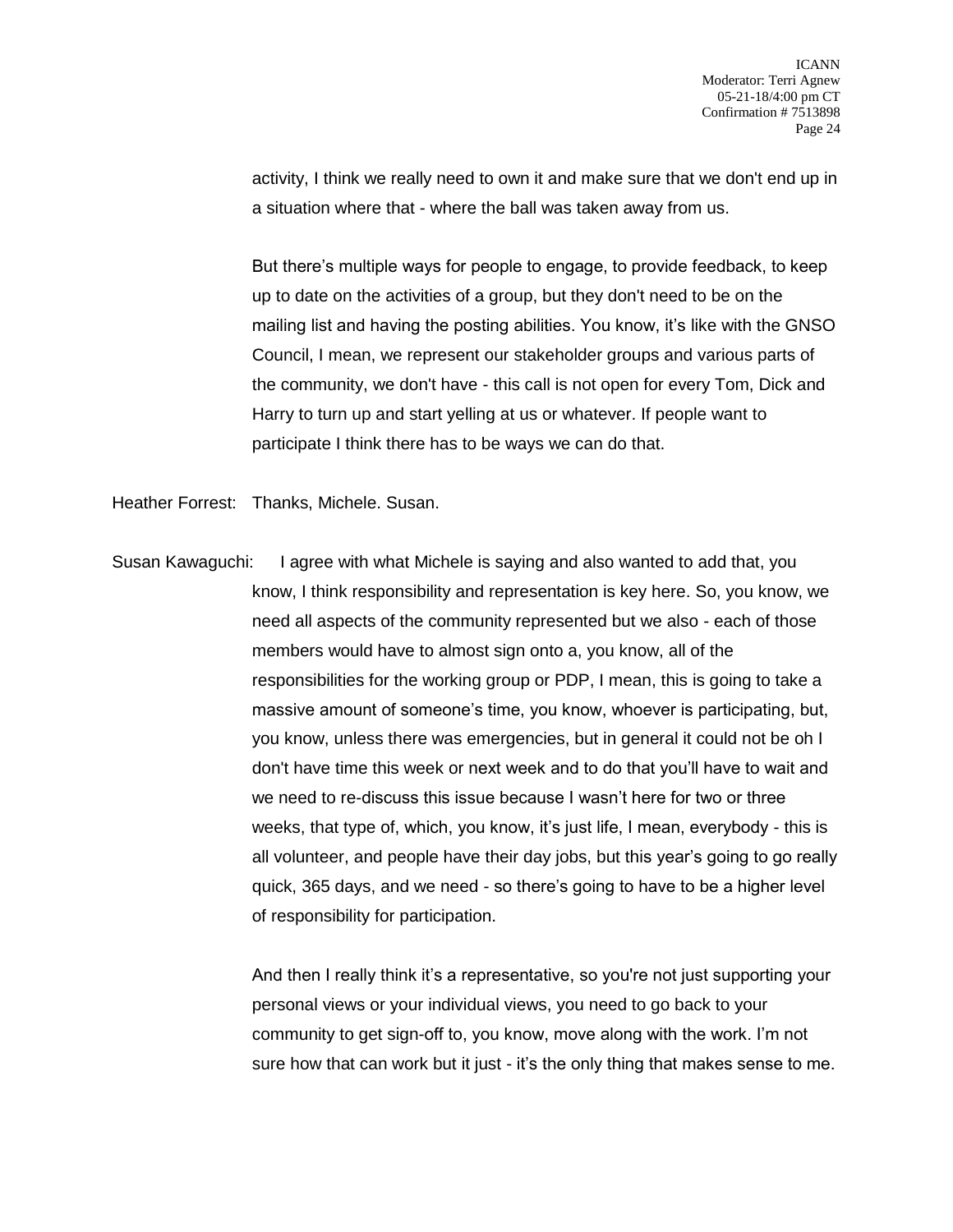- Heather Forrest: Thanks, Susan, that buy-off from the start is buy-in rather from the start is a key point. Stephanie please.
- Stephanie Perrin: Thanks very much. Stephanie here. Stephanie Perrin I guess I should for the record. I think it would be worthwhile even though we have very little time if the RDS Working Group more or less formerly - formally assessed how it failed because we all have our apocryphal views which we've heard a couple of and I agree with both Susan and Michele's assessment, but I think it'd probably we've got time to do this and we should be aware of all of the factors that led to our downfall the last time.

I think absolutely we need people who are on this to be representing their stakeholder group because this thing has to - has no time not to pass Council when we present it to them, so there should be no surprises, right? And surely one of our main problems in the RDS Working Group is that we had a lot of people who were not accountable to anybody and had their own agendas and were not regular participants at ICANN so they had no stake in finding a solution.

So I think that in the next couple of weeks if we sort of operated on the RDS working list we could come up with some of the key things. There's already been some discussion on the list; some people are of course claiming we didn't fail but, you know, those of us who might volunteer for a new exercise want to make sure we don't make the same mistakes. Thanks.

Heather Forrest: Thanks, Stephanie. Donna.

Donna Austin: Thanks, Heather. Donna Austin. I just wanted to follow up on something Susan said about, you know, representation is the way forward. So when the CWG on IANA transition stared, I was the representative for the Registry Stakeholder Group in that CWG. And what we had sitting - we had a couple of other members of the Registry Stakeholder Group that were participating in the effort. But when it came to decisions or, not that we had votes, but you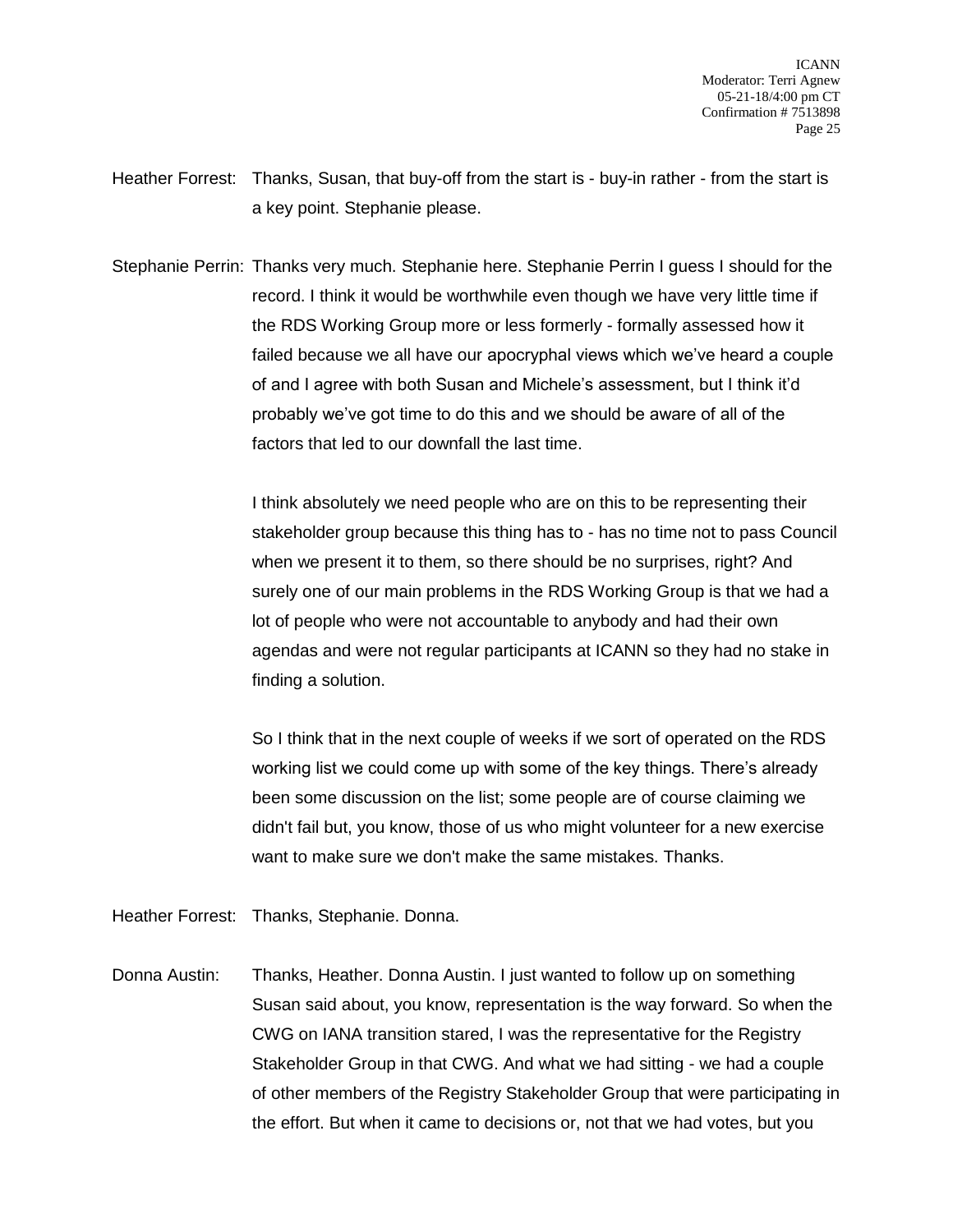know, what is the Registry Stakeholder Group position, it would come back to me.

What we had sitting behind that was a smaller group of interested people within the Registry Stakeholder Group so we would take time, I think we were meeting weekly, to go through what had been discussed and understand what the position was moving forward. So I think there are ways to manage that and certainly, you know, I thought it was - worked really well with the CWG on IANA. So but, you know, obviously that's for each individual SG and C to sort out their own mode of operation, but it is possible and it can be done so I think you know, I'd support what Susan said in that regard. Thanks.

- Heather Forrest: Thanks, Donna, very much. At the moment I'd say, Stephanie, old hand, new hand? Otherwise the queue is clear.
- Stephanie Perrin: Sorry, old hand.
- Heather Forrest: Cool. Thanks, Stephanie. Let's while the queue is empty, let's not the list of questions is empty but the queue is empty for the moment, just try and recap on where we are, we're dialing back out to Susan. We've got a number of comments that have been made around participation and I'm hearing concerns that let's say we want to make sure that we have representation and active participation. We want to make sure that there's commitment so some sort of up front let's say requirement of commitment in the first place is helpful.

We want to be careful about limiting participation because that ends up maybe making too narrow of a focus of the group and doesn't represent sufficient number of interests. Look, I think we need to find a halfway house between when we say PDP 3.0, that acknowledges that there was a PDP we're currently at 2.0 and that there was a 1.0 before us. One point I was very much a model of, a point of representative and the reason for shifting to the model that we have now, which is the full and open participation, was that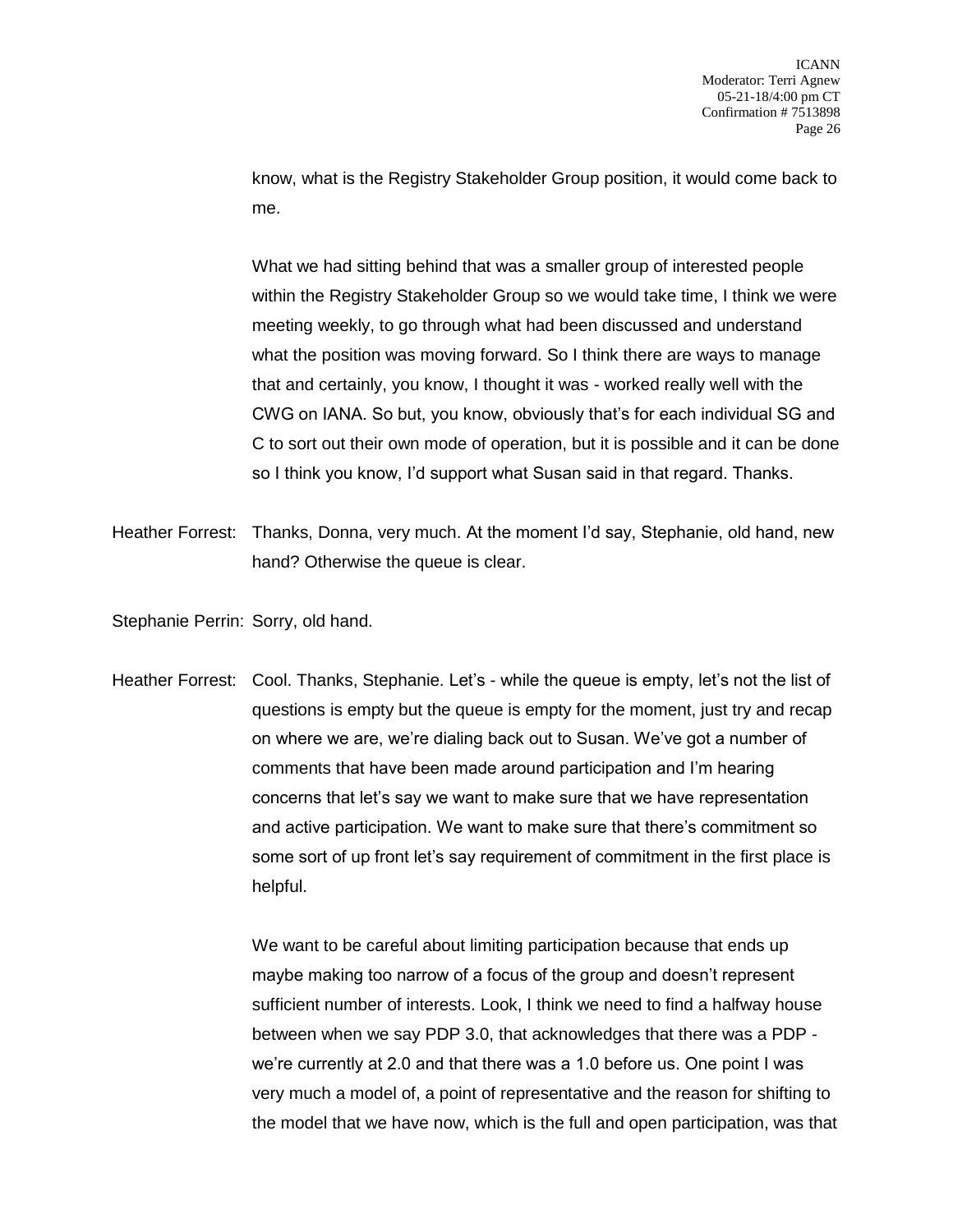that narrow, you know, representative model wasn't at the time, seen to be very workable. So something between those two maybe, a halfway house, is what we need to try and find, that still gives us that representation but does so in a manageable way.

Comments that came out of PDP 3.0 that, you know, the folks there needed to be committed, they needed to be empowered to make decisions but the group needed to be sustainable. Other comments that came out of PDP 3.0 is, you know, we need folks that are willing to skill themselves up and maybe do so quickly to follow along with the documents and calls that get missed and so on and need a certain level of experience.

One thing that we need to consider here is whether it's possible for someone to come in cold on this at this particular point in time with only 12 months to run. So with that bit of a summary, Farzaneh, over to you. Farzaneh, now we can't hear you if you're speaking.

((Crosstalk))

Terri Agnew: Farzaneh, this is…

((Crosstalk))

- Farzaneh Badii: Can you hear me now?
- Terri Agnew: Oh, yes, now we can.
- Farzaneh Badii: Okay great. So I think that in my opinion from what I hear from others as well, it seems like that the CWG minus model is something that is kind of - it is not exclusive but also it is not too inclusive to be problematic later so that the group can come to consensus. And I think from what I'm hearing if we can discuss the details of the CCWG minus model we will discuss that - we can discuss all these models with our groups, I think we are going to meet with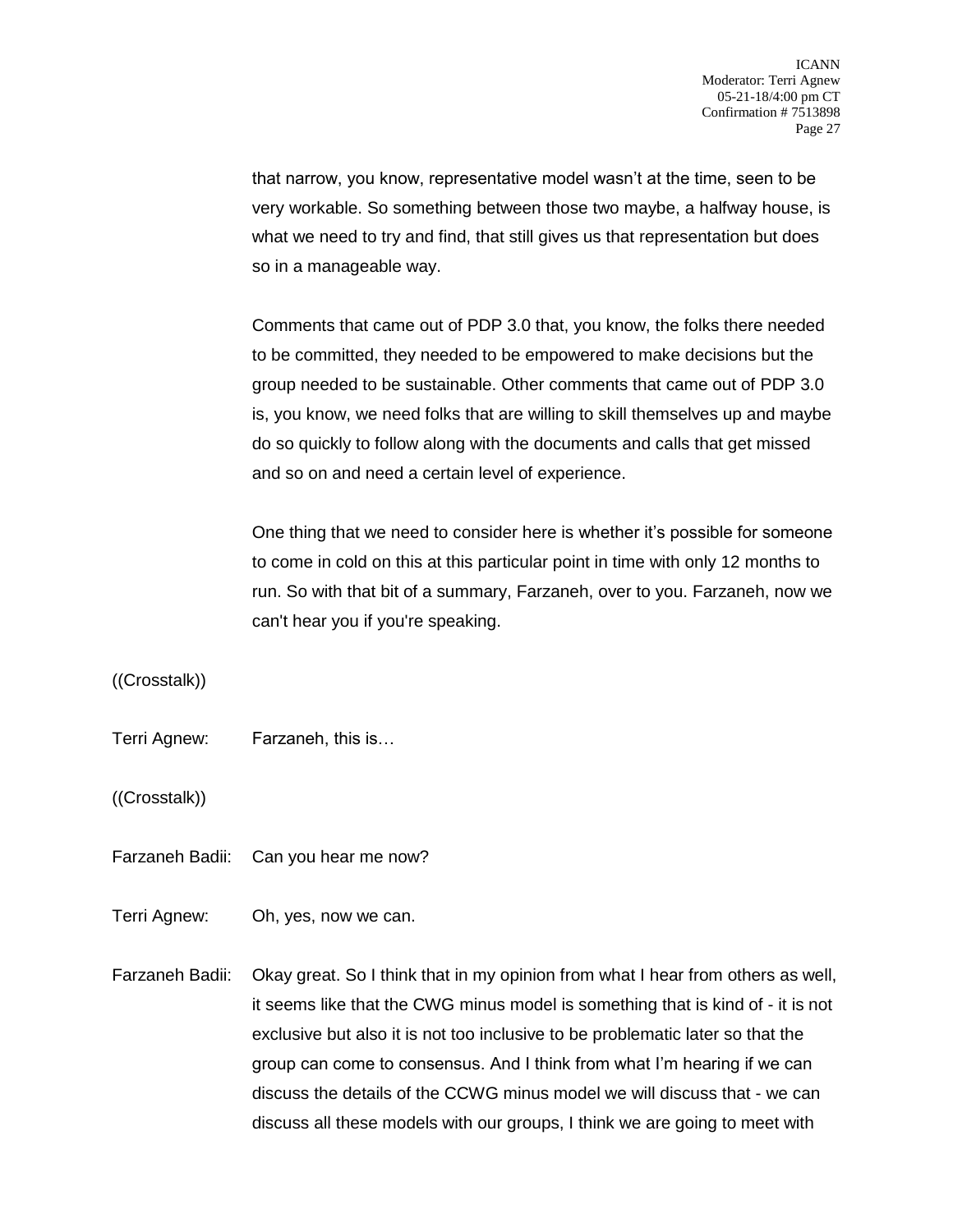NCSG this week, Rafik said, and then we can discuss it, but then I believe that if we can go into the - if we can start another discussion on the details of this model and the representation how many representatives should be there and stuff like that, then I think we could come to a conclusion quickly. Thank you.

Heather Forrest: Thanks, Farzaneh, very much. A number of comments in the chat, just to pick up for the folks who are listening, Stephanie has said she agrees, it would be difficult to accept people coming in cold. There are a few comments here around CCWG minus. CCWG minus, and Ayden is saying two members per GNSO stakeholder group, that's probably a combination, a blend of some of the models that are here, so there have been a number of things about CCWG minus, and I typed into the chat what that was but I realize that folks listening won't - and now there are a few negatives.

> Folks listening won't understand what CCWG minus is that we're referring to. What that looks like is each stakeholder group would appoint a maximum of three, with up to two alternates. Other ICANN SOs ACs would be invited to appoint one member and one alternate. So that is what that looks like; that's what we're referring to here.

> So comments on this? And what I might do, if I could trouble Terri, Terri, could you take us back just as a time check, we have about 15 minutes to go, could you take us back to the slides please to refocus our thoughts in the last 15 minutes. Thank you very much. And we're back to the question slide. And, Terri, if it's possible I'm very happy - there's no reason why I should have exclusive control of the slides at this point, is it possible, Terri, to let everyone - to let the slides loose so that everyone can scroll?

Terri Agnew: And everyone can scroll themselves at this time.

Heather Forrest: Super. Thanks, Terri, very much. So back to our list of questions here, if you're on a different slide, I'm looking at Slide 6, it seems to me that we've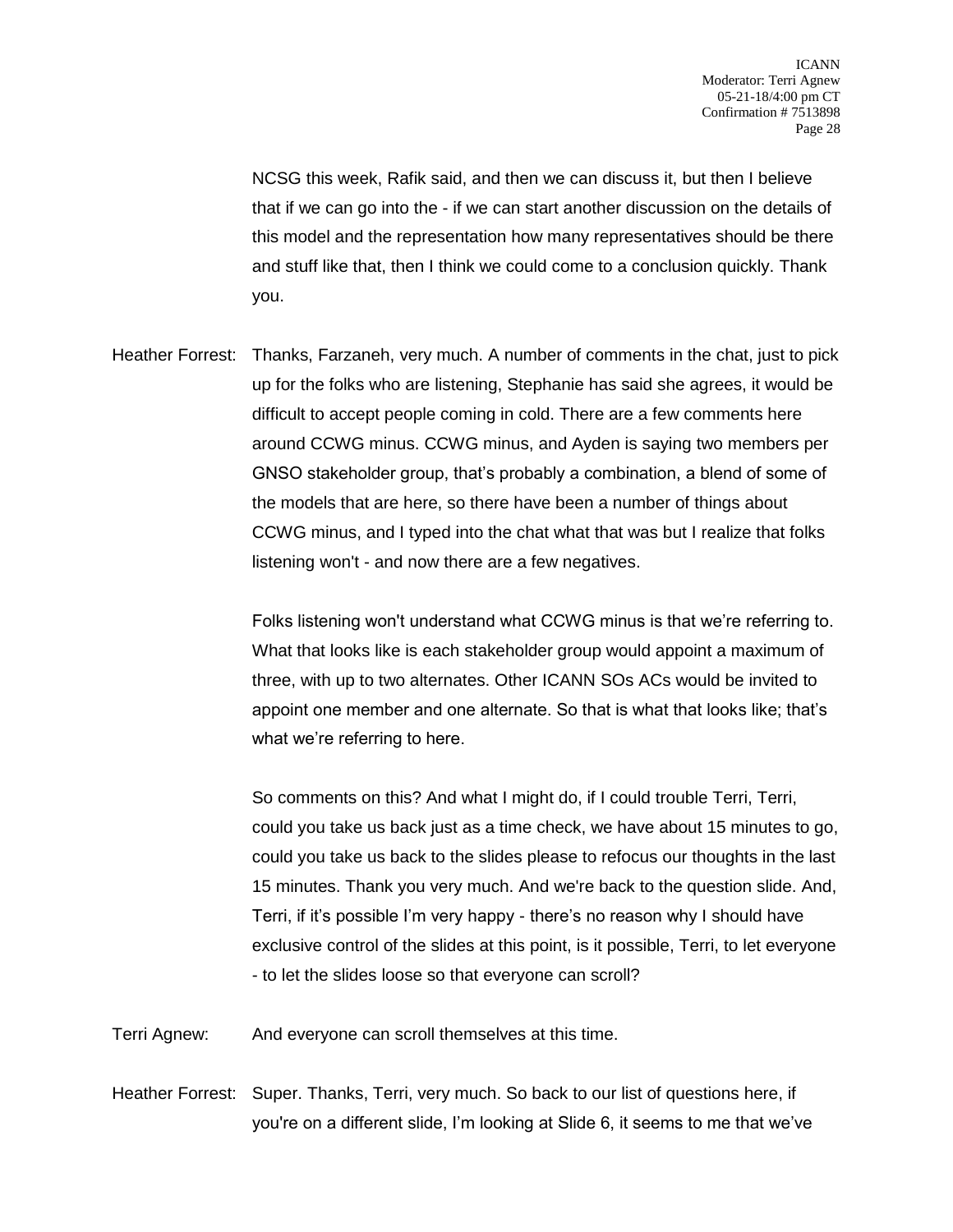spent a fair bit of time talking about team composition and I think that's very, very helpful. And at the end of the day I think the question there is the operative one, which option has the best chance of success? We - Michele, before we continue, over to you.

- Michele Neylon: Sorry, Heather, Michele for the record. One of the things that I think some of us have been discussing both in the chat here and elsewhere was around the work schedule for doing this and how being able to use face to face time could be helpful. So the concrete question there is, is if - please find out from staff whether there is budget for that or not because obviously if there's no budget then causes issues.
- Heather Forrest: Thanks, Michele. So I think that's I think that's an important point. Let's see, just looking for hands, just taking stock of where we are. We've got a couple folks typing. There have been some comments around members. There's a general sense of agreement in the chat of primary and alternates. I think that's probably helpful in view of the time considerations. Let's say this, let's go back to some of the comments, there were comments in the chat that folks wouldn't have seen from the audiocast around the question of additional face to face time or not adding face to face time meaning above and beyond the public meeting time.

One thing I will say is when this - when these discussions first kicked off one of the questions we asked the Board specifically, Cherine, was were resources there to facilitate you know, additional time or additional needs? And the answer was, well it depends; it depends on how many people and what we're looking at. And I think that's fair. But there were some interesting points made in the chat, I think by Donna and others, that until we know the scope it's going to be fairly difficult for us to determine, you know, how best to utilize time, how often these folks should meet.

And I think in terms of the comments about how do we get information out to the broader community, you know, again, we're working with a very fast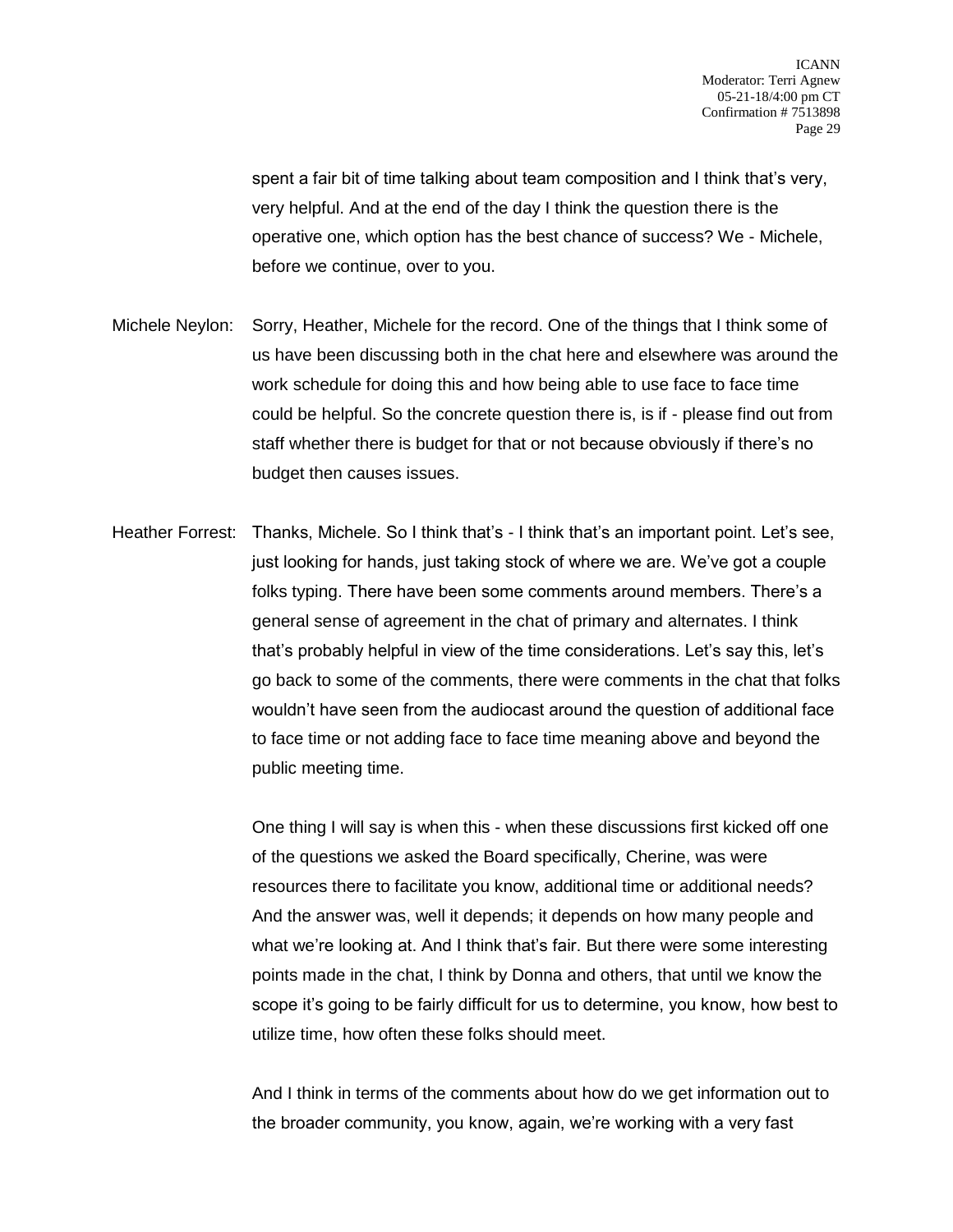paced thing here. There is a possibility - I think there are several possibilities here that I'll throw out there as options. You know, one, I think there's good reason to think about putting this down as a standing item on the Council agenda for the next 12 months. That way we have, you know, a clear link back to Council.

I think we want to figure out another way to have a direct link, an immediate link to Council so that we're not sort of passively waiting for updates. I'm not - I'm - we need to think about whether the liaison role is the right one here or whether we need some other direct linkage to Council, you know, as - make that relationship back to Council as efficient as possible.

Another option maybe idea that we need to think about is some sort of a monthly general assembly or monthly update that maybe that facilities that broader, you know, community involvement in a group that it looks like, you know, we're leaning towards not a full and open model particularly if we're asking for this quite, you know, serious commitment up front, but we need a way to inform the broader community so all of these things, let's say, maybe going towards working methods and picking up some of the comments that were in the chat and adding to those.

Any comments, let's say, with that as a sort of sweep up on working methods and the comments made in the chat, anyone want to add to those comments on working methods or disagree with them or agree with them? Farzaneh, please.

Farzaneh Badii: So I just wanted to agree with you but also I wanted to say that we really can use other groups like successful, other groups experiences in working methods, for example, they - each representative of the group itself would brief their own members and also sometimes they have like as you said, like a monthly call, but also they could meet face to face because they are appointed by the stakeholder groups and constituencies they can - by the stakeholder groups and other groups they could just meet I'd say before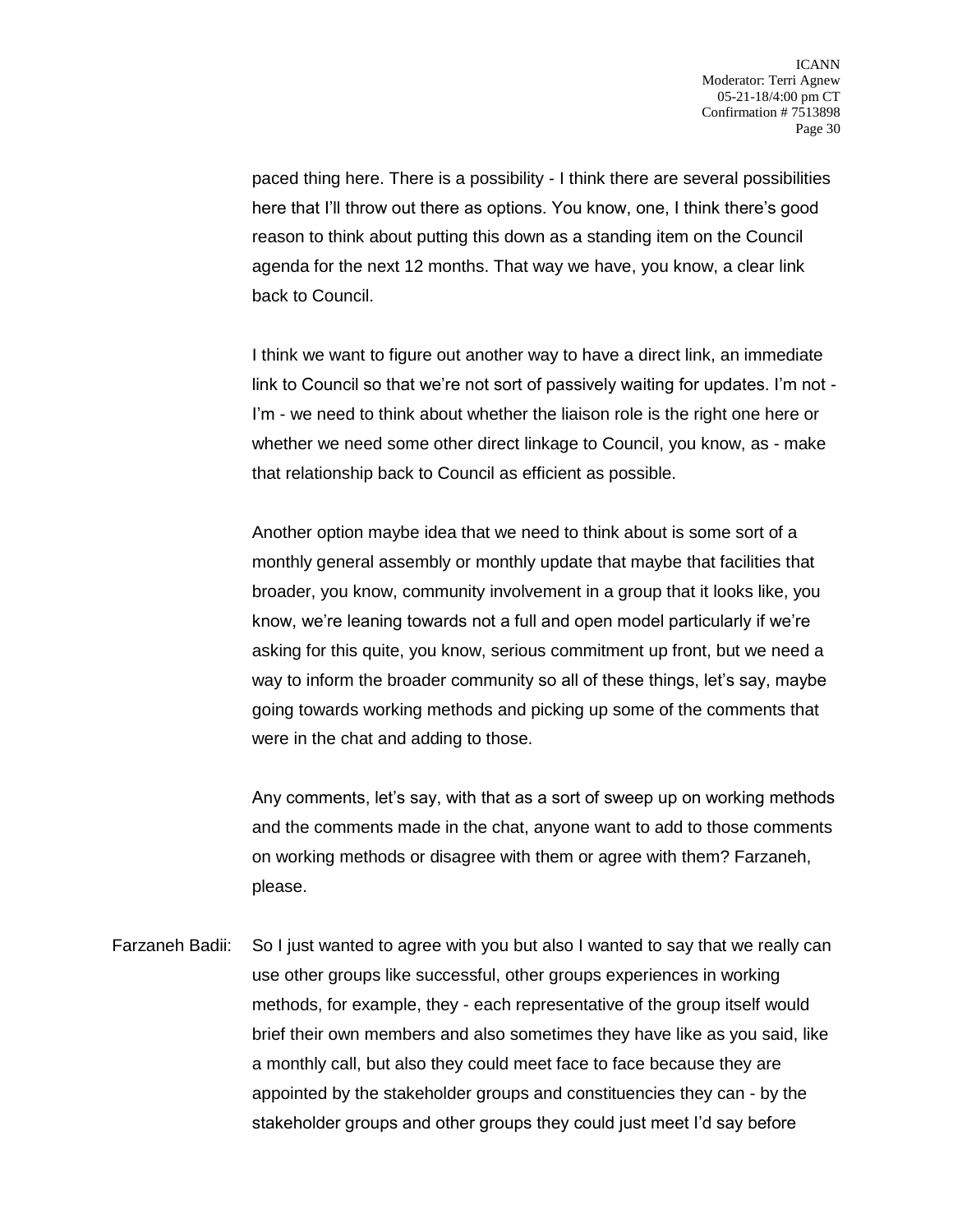ICANN meeting, I mean, kind of like how CCWG being functioning especially CCWG on Accountability.

And sometimes they can approve budget, I don't know for people - for the members to travel. So I think work method-wise we can come up with something solid looking at similar groups experiences. Thank you.

Heather Forrest: Thanks, Farzaneh, very much. Helpful points. Susan is noting in the chat, and I think it's an important one to capture if we appoint a liaison to this group, that would be a major responsibility. I think that's true and it's likely that the responsibility will maybe, you know, we want to reflect on how will that differ from the expectations that we captured at the start of the year when we met in January on the role of the liaison.

> I think broadly that falls into a bigger basket which is to say, you know, in undertaking this EPDP how do we want to differ from what we do in a normal PDP environment? Are there things - we have a great deal of flexibility as was pointed out in January when we first came together to talk about the PDP Working Group Guidelines and so on, we have a great deal of flexibility in there, so I'm not suggesting - I'm not trying to push the discussion, you know, to change. But we have, you know, we have some decisions to make around how we do these things because this EPDP is a different beast. Donna, please.

Donna Austin: Thanks Heather. Donna Austin. I think we also need to be mindful that this is going to consume a reasonable amount of time of Council, you know, as the manager of the PDP. I think this is one that we will want to pay close attention to. But we need to balance that against making sure that we don't do that at the, what's the word I'm looking for, to the detriment of the other PDP working groups that we have underway. You know, we've seen all too often that, you know, the other - the next shiny thing that comes along and we drop those that have been in train and they start to suffer. So I think we need to be cognizant of that as well.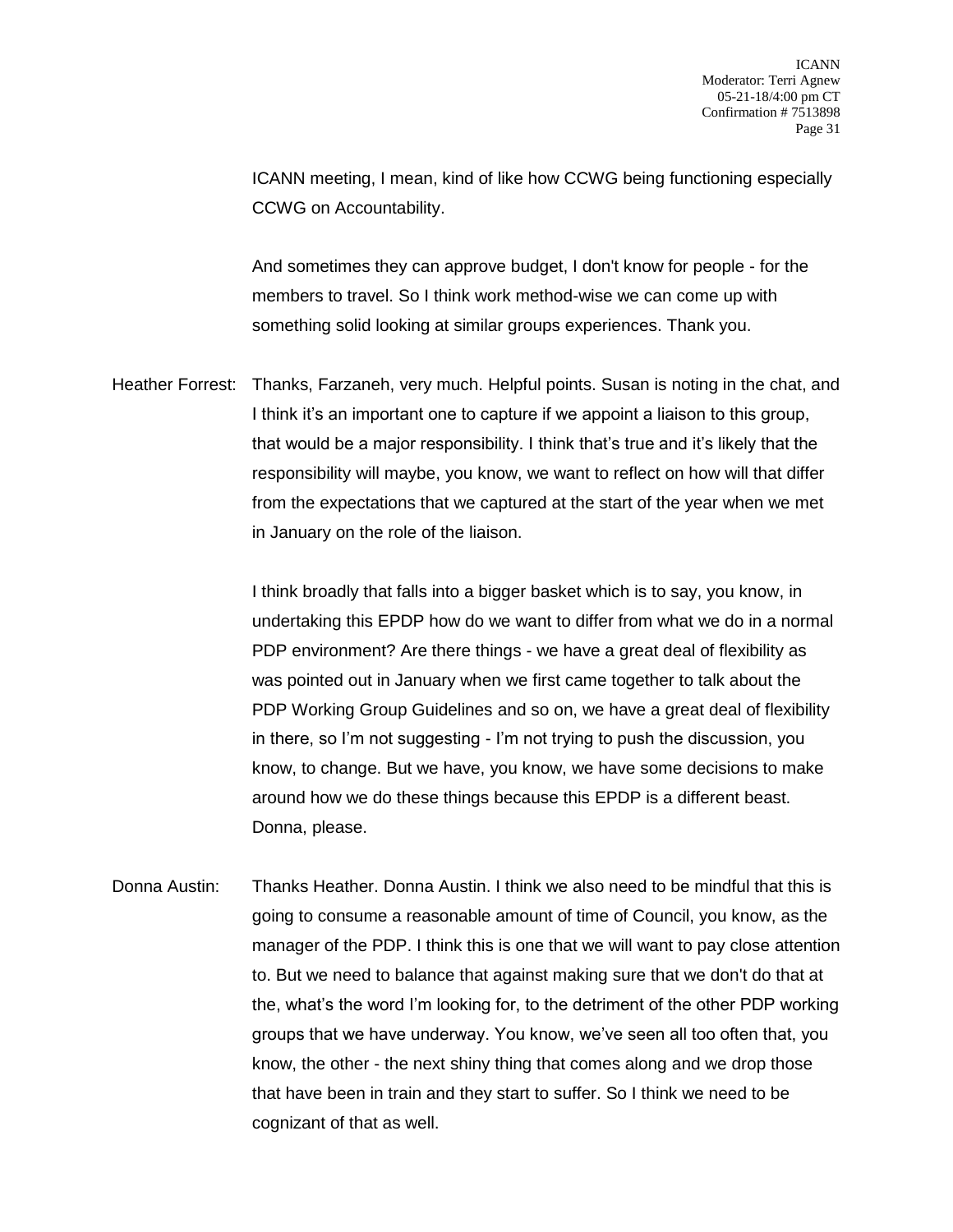This is important, but we have other efforts that are going on as well that need the Council attention too, so let's just be mindful of that as we move forward and, you know, understand what the requirements are for this and how we manage not just this effort but the other three that are currently underway as well.

Heather Forrest: Thanks, Donna. I think that's an excellent point. And that leads us to a question that, you know, we've had sitting in the background, another decision, a question on our list is, you know, broadly speaking the RDS PDP leadership team gave us some input early on, you would have seen it in that briefing note that came after the initial call and their further reflections after that, that trying to wrap this effort that we're talking about now into the existing RDS PDP wasn't really workable given the charter that that group had and trying to re, let's say, rejig that charter and do something with that existing effort wasn't optimal.

> That then leads us to a question of what we do to Donna's point about our other PDPs. We will ultimately have to decide what to do with the existing RDS PDP. And I think sweeping back in some of the earlier comments that were made we need to - we need to try not to accomplish everything in 12 months. You know, the sweet spot here is going to be doing enough, I think it was Rafik that made the point earlier or maybe Michele, we don't want to get to the end of 12 months and have nothing but likewise we don't want to try and do everything in 12 months.

So that really is a question for the scoping exercise, how do we get to that point and have something that's workable to the implementation point, and that has that legitimacy having the representation and, you know, the ability for everyone to participate that gets their voice in there. Michele, please.

Michele Neylon: Thanks, Heather. Michele for the record. The RDS PDP is currently informally suspended, not doing anything, should we as Council formally suspend it or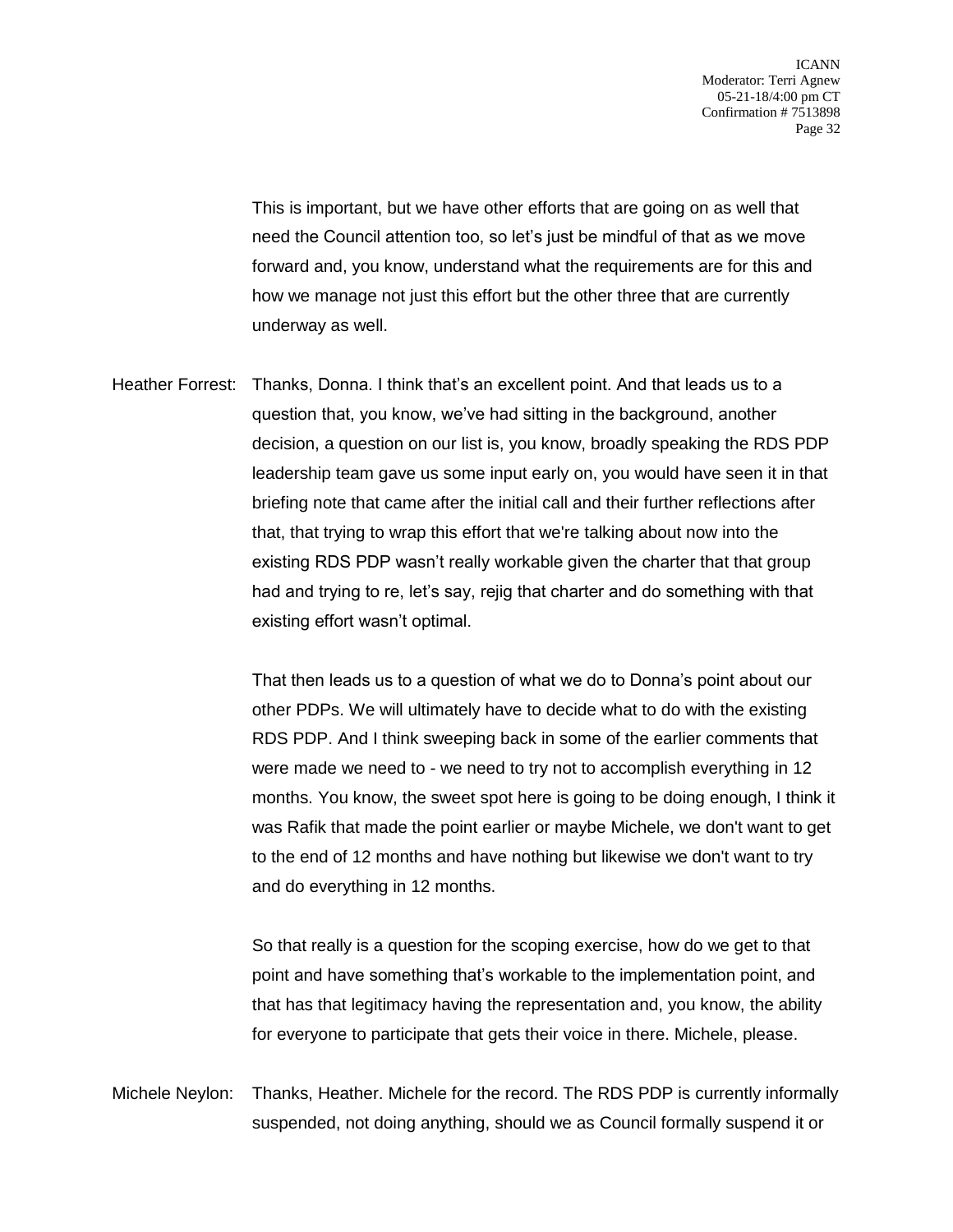terminate it or do something with it? Or are we just going to let it linger over in the corner?

Heather Forrest: Michele, I'm so sorry, I got distracted by something. Tell me again what you said just so I don't ignore you?

- Michele Neylon: Madame Chair, I'm deeply hurt and offended. The RDS PDP at the moment is informally inactive slash suspended. Should we as Council formally terminate it or suspend that PDP?
- Heather Forrest: Good stuff, Michele. Thank you very much, I'm sorry to make you repeat yourself and please don't be offended. I agree with you, again, I have no answer and it's not for me to answer, right, it's not a leadership thing. That is the operative question is what do we do with that PDP. I think we take a lot of input from the RDS PDP itself. I personally am of the mind that, you know, we're here as a manager of the PDP but I tend to like to rely on the expertise of the RDS folks.

And this is an opportune time to very publicly thank the RDS leadership team, Michele of which you're a part, for all of the input that they've given up to now that's really helped frame our thinking as the Council leadership team for what these options are and much of RDS PDP leadership, thank God they're not going anywhere, much of their input has found its way into certainly the briefing note that we drafted together after that initial call with the Board and our thinking around the briefing document for this call and preparing for this webinar. So, you know, public opportunity itself to thank them.

And I take the point, Michele, that the people aren't going anywhere but we do need to decide about that effort. And there are of course issues in that in the charter of that PDP, that we can't tackle in that - in the next 12 months. So you're right, the PDP itself needs something and we need to figure out what to do. And I'm inclined to agree with the comment that Donna's just made in the chat, she says, "Perhaps it would make sense to do so once we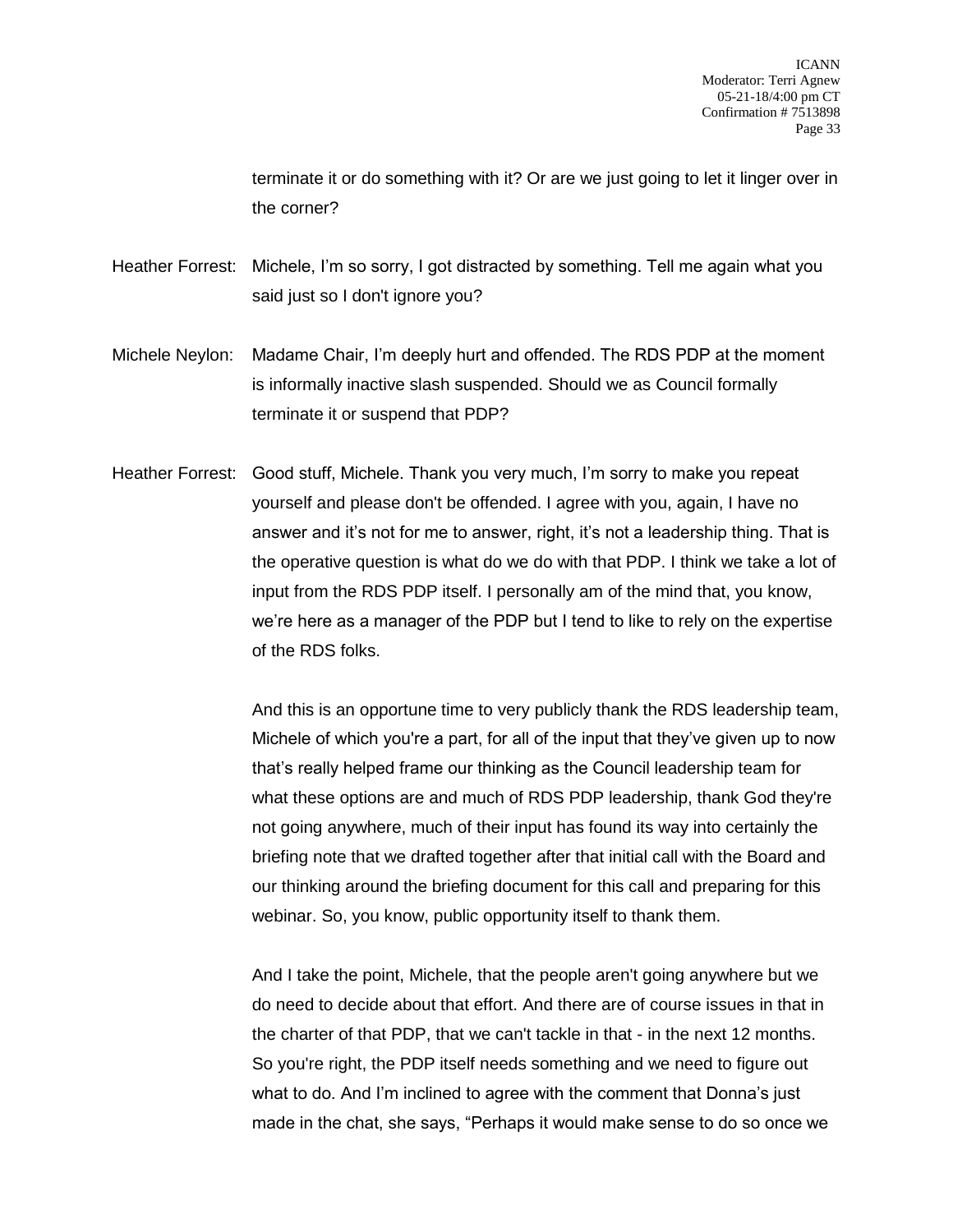understand the requirements of this effort." She says, "However, I doubt that it's possible to continue the RDS PDP Working Group at the same time as the EPDP." And that let's say, is what I had in the back of my mind when we started talking about our other - our three other PDPs. You know, the intention here is we can't neglect the efforts that we have going on. And but we have to be realistic about what it is that we can do and so we need - yes, we need to be strategic about how we use the resources here.

Tatiana, please, over to you.

Tatiana Tropina: Thank you very much, Heather. Hi, everyone. I was just musing about the scope and I thought that maybe the concept of work streams that was used in CCWG Accountability would work like I totally agree with Keith comment on the chat that we need to establish a charter drafting team and define the scope, but what about defining the issues which are critical to be addressed in 365 days when the clock is ticking? And then leave some of the issues as a Work Stream 2 or whatever we are going to name it.

> So not really like, you know, putting issues aside just delaying them in time, saying like, okay, this has to be addressed in 365 days and these we continue working on later in whatever form. So just an idea because we already used it. Thank you.

Heather Forrest: Thanks, Tatiana. Indeed I think that's helpful, the sort of prioritization of what needs to be done and what can be done after is helpful. So I'll take my hand down, I thought I could put it up and sort of stop the queue. We have two minutes to go, this is really just a first step, if you remember that sort of proposed next steps, you know, timeline chronologically the next thing that happens is we have our Council meeting on Thursday. And what I think we can usefully consider in that 50 minutes is these questions around, you know, getting a group together, what - so to be very, very clear, we need a group that gets together to draft the document that will kick off the EPDP, if that's the route we think we're going down, that's called an initiation request.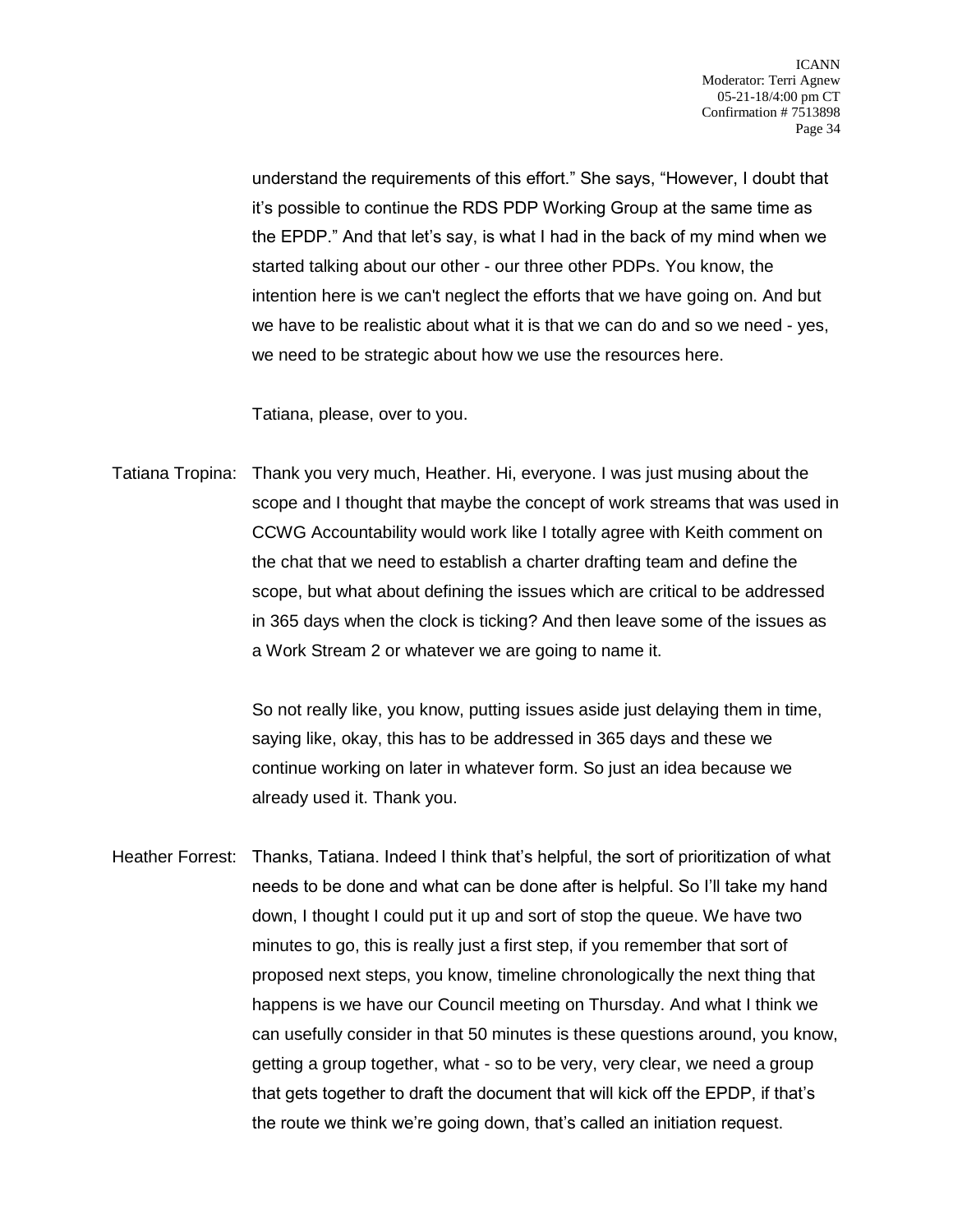And again, in the reference slides, the first reference slide there is the required elements of that. You'll see that they deal with a number of things that have been raised today, scope, working methods and decision making methodology and so on. So I think we want to think on Thursday about who will be on that group, how will we form that group even before we get to the point of, let's say, the team composition, we need to get a group together that will take ownership and leadership of that document.

And in my mind the sooner that we show that that is happening, the sooner we show publicly to the rest of the ICANN community, including the Board, that we intend to self-initiate a PDP and we intend to fulfill our obligations under the bylaws. So I think that's really first and foremost, you know, getting that team together and starting to work on that document is important.

That group will also let's say, in its work, put together what we would normally consider a charter and we have a number of things that have come out of the PDP 3.0 effort that we need to carefully think about in terms of how that charter looks and so on.

The other thing we need to think about on Thursday is who goes forward in that follow up discussion with the Board and how soon that can take place. I think it's probably sensible that we have that discussion with the Board after the Council meeting, that's just an initial impression given that we'll probably want some more time to talk about this before we call that - that discussion to happen so that kind of suggests to me that, you know, as a first step let's get the team for that discussion. It might be that those two teams overlap, the drafting team and the call team.

And there have been some comments in the chat about, you know, how that could happen and who those people are. I think those are probably the next steps for us. And it's a good opportunity for me just as we wind up here, we're one minute over time, to check in with Donna and Rafik. I don't see any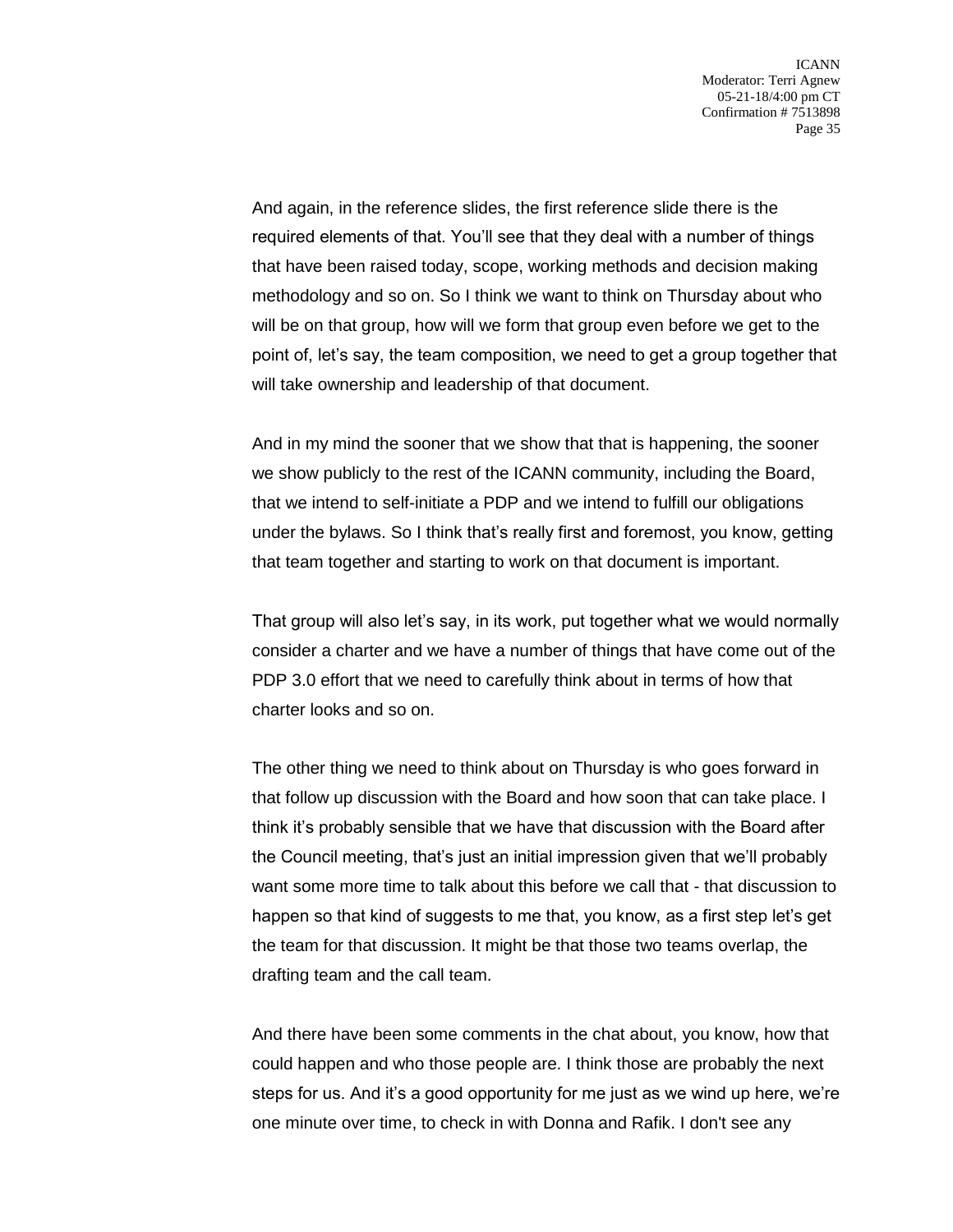hands up, but just see as we wrap up here, Donna, Rafik, any further comments from you, anything you'd like to make sure we don't miss?

Donna Austin: Heather, it's Donna.

Heather Forrest: Donna, please, go ahead.

Donna Austin: I think it would be helpful if we can put the notes and the notes from this call up on the mailing list and perhaps have maybe a little bit more pointed discussion about the composition of the working group, perhaps leadership. I think if we can - the composition is going to be a little bit sensitive but I think it might be something that is low hanging fruit in terms of the other things that we need to do. So maybe if we can get some agreement on team composition for the EPDP then we could start a process to, you know, pull that team together.

> And in parallel I think the Council can be working on the requirements and understanding what the task is in order to set the PDP up just as a suggestion. Thanks, Heather.

Heather Forrest: Thanks, Donna, that's helpful. And I'll ask staff to help us let's say on the first point, make that happen that we get all of this information out immediately, you know, in the spirit of working towards very tight timelines. The sooner we get the stuff out from today's call the quicker we will be informed and Marika says the notes and action items should go out shortly after this meeting together with the slides.

> Final acknowledgement here, is to say that the staff are working, you know, just as hard if not harder than we are in terms of keeping up with these sorts of timelines and managing this on top of all their other responsibilities for the other PDPs that we have going on. So again, personal opportunity or public opportunity to thank the staff very much for getting us to this point and for